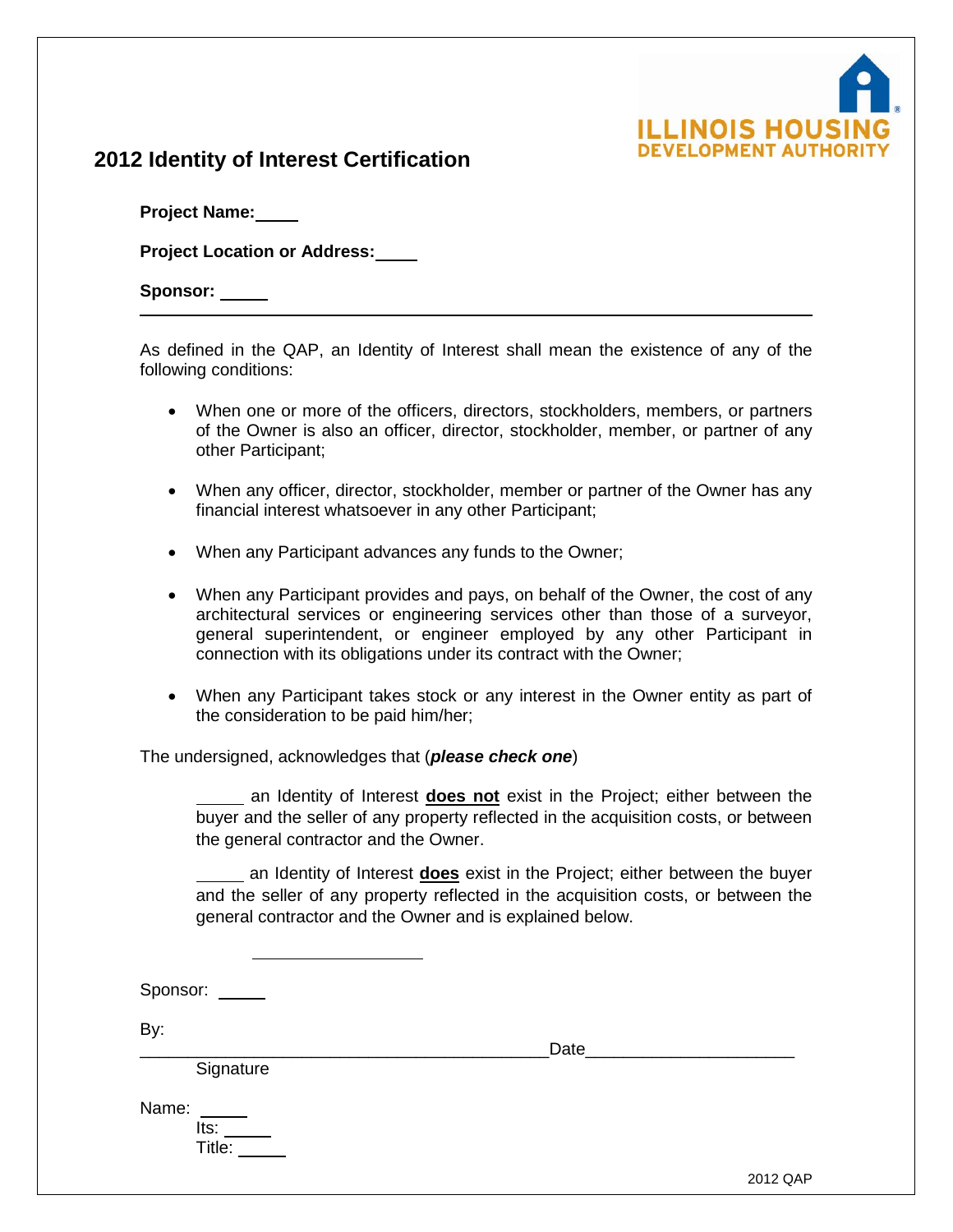| <b>2012 Application Project Narrative</b> |                                                    |                   | <b>ILLINOIS HOUS</b> |
|-------------------------------------------|----------------------------------------------------|-------------------|----------------------|
| Project ID(PID):                          | $\mathbf 0$                                        |                   |                      |
| Project Name:                             | $\mathbf 0$                                        |                   |                      |
| Project Address:                          | $\bf{0}$                                           |                   |                      |
| City:                                     | $\bf{0}$                                           |                   |                      |
| County:                                   | $\overline{0}$                                     |                   |                      |
| 9-Digit Zip Code:                         | $\Omega$                                           |                   |                      |
|                                           | If scattered site, provide additional address(es): |                   |                      |
| Project Address:                          |                                                    | Project Address:  |                      |
| City:                                     |                                                    | City:             |                      |
| County:                                   |                                                    | County:           |                      |
| 9-Digit Zip Code:                         |                                                    | 9-Digit Zip Code: |                      |
| Project Address:                          |                                                    | Project Address:  |                      |
| City:                                     |                                                    | City:             |                      |
| County:                                   |                                                    | County:           |                      |
| 9-Digit Zip Code:                         |                                                    | 9-Digit Zip Code: |                      |
|                                           |                                                    |                   |                      |

**Please complete each section below. If no changes have been made to the Project since PPA approval, please state "NO CHANGES" in the comment box for each section. DO NOT LEAVE ANY BOXES BLANK.**

## **A. Project Details**

|           | <b>Construction Type:</b>                                        | <b>Population:</b>                                                             | # of Buildings | # of Units | # of Low<br><b>Income Units</b> | # of Market Rate<br><b>Units</b> |
|-----------|------------------------------------------------------------------|--------------------------------------------------------------------------------|----------------|------------|---------------------------------|----------------------------------|
| $PPA = >$ |                                                                  |                                                                                |                |            |                                 |                                  |
|           | (No changes are permitted in Project Site, Construction Type, or | <b>Full Application ==&gt;</b><br><b>Population served after PPA approval)</b> |                |            |                                 |                                  |

Discuss any changes made in number of buildings or units since PPA approval:

## **1. Project Site:**

Confirm that the entire project site is the same as the Project site approved at PPA, including Project address and condition.

#### **2. Scope of Work:**

Describe all modifications made to the proposed construction work since PPA approval, including any demolition or site work.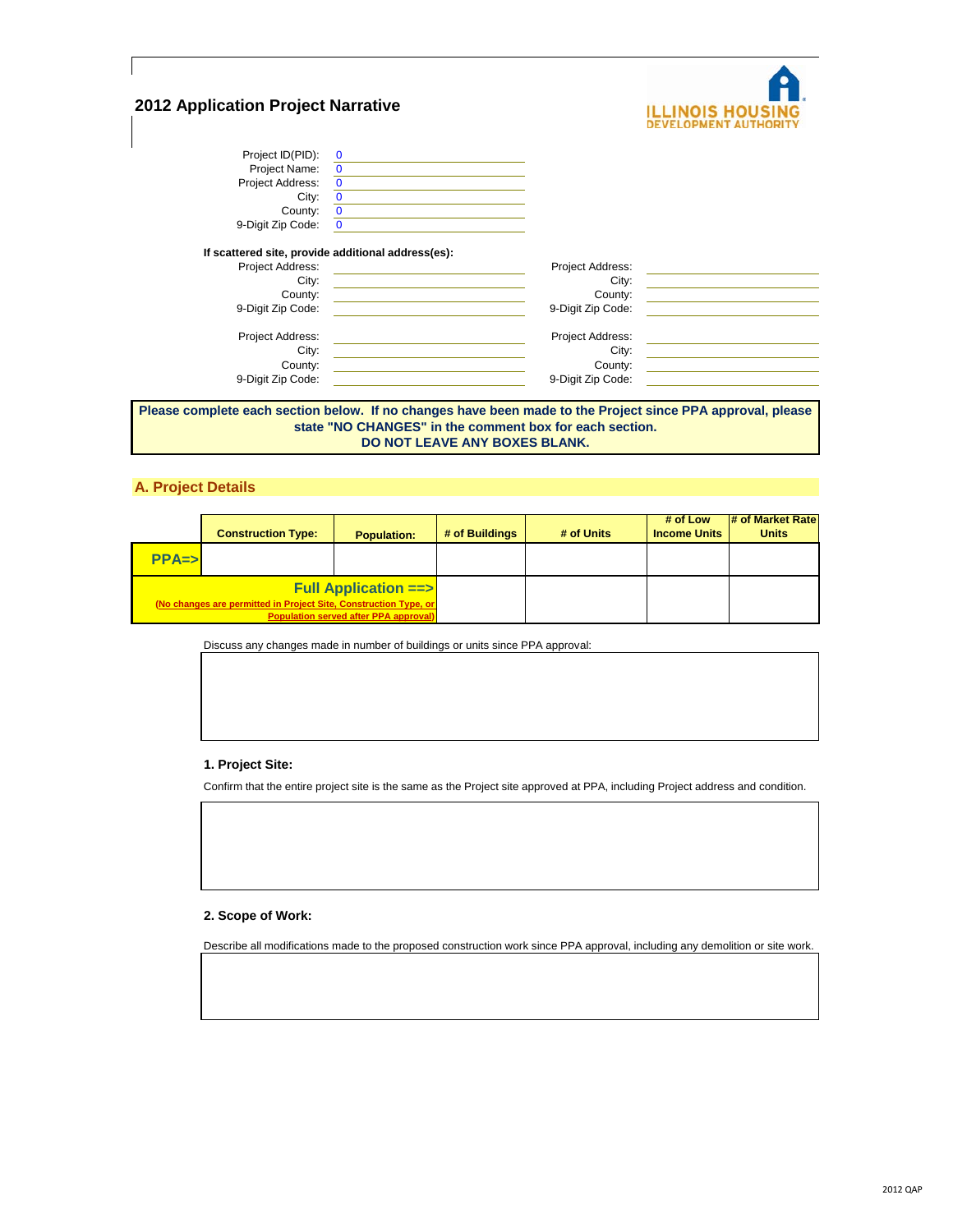#### **3. Project / Building Amenities:**

Describe any project building and/or site amenities (located within one mile), including innovative or unique features which may have been added or removed since PPA approval:

### **4. Common / Commercial Space Uses:**

Describe any changes made to any proposed common or commercial space since PPA approval, including how it will be used, leased and managed. Please indicate if any source(s) of financing for construction and operations of common/commercial space have been been modified.

#### **5. Public Services / Community Amenities:**

Indicate if any of the following services and/or amenities located within one (1) mile from the project site have been added or removed since PPA approval.

| <b>Full Service Grocery Store</b>        | Restaurants                 |
|------------------------------------------|-----------------------------|
| <b>Fixed-Route Public Transportation</b> | Hospitals / Health Clinics  |
| <b>Retail Stores</b>                     | Religious Institutions      |
| <b>Government Services</b>               | Library                     |
| Parks                                    | Post Office                 |
| Pharmacy                                 | <b>Banking Institutions</b> |
| Schools                                  | Day Care Services           |
|                                          |                             |

Comments:

#### **6. Adjacent Properties / Land Uses:**

Provide a brief description of any properties and/or land uses surrounding the Project site that have been modified since PPA approval.

| North of project site: |  |
|------------------------|--|
| South of project site: |  |
| East of project site:  |  |
| West of project site:  |  |
| Comments:              |  |

### **7. Incompatible Uses:**

Although incompatible uses will vary greatly from site to site, incompatible uses can be defined as any use located within one quarter (1/4) mile of the project site that hinders the safe, peaceful living, and enjoyment of future residents. Incompatible uses include but are not limited to those listed below.

**a)** Disclose any modification to any current or proposed uses located on, adjacent to, or near the project site, that could reasonably be considered incompatible with a residential development. Indicate distance (in miles) of the following from the proposed site:

| Existing wetlands, streams, ravines, drainage, etc.                                  |
|--------------------------------------------------------------------------------------|
| Steep slope                                                                          |
| Landfills, salvage yards, trash heap, dump pile, etc.                                |
| Hazardous chemical or heavy manufacturing                                            |
| Railroad tracks                                                                      |
| Runway or runway clear zone or military airfield                                     |
| Treatment, storage, or disposal facility for hazardous waste, sewage, or solid waste |
| Sources of noise that may exceed 70 decibels                                         |
| Overhead electric power lines                                                        |
| Any prison or correctional facilities                                                |
| Sources of noxious odor                                                              |
| Sources of excessive lighting on adjacent properties                                 |
|                                                                                      |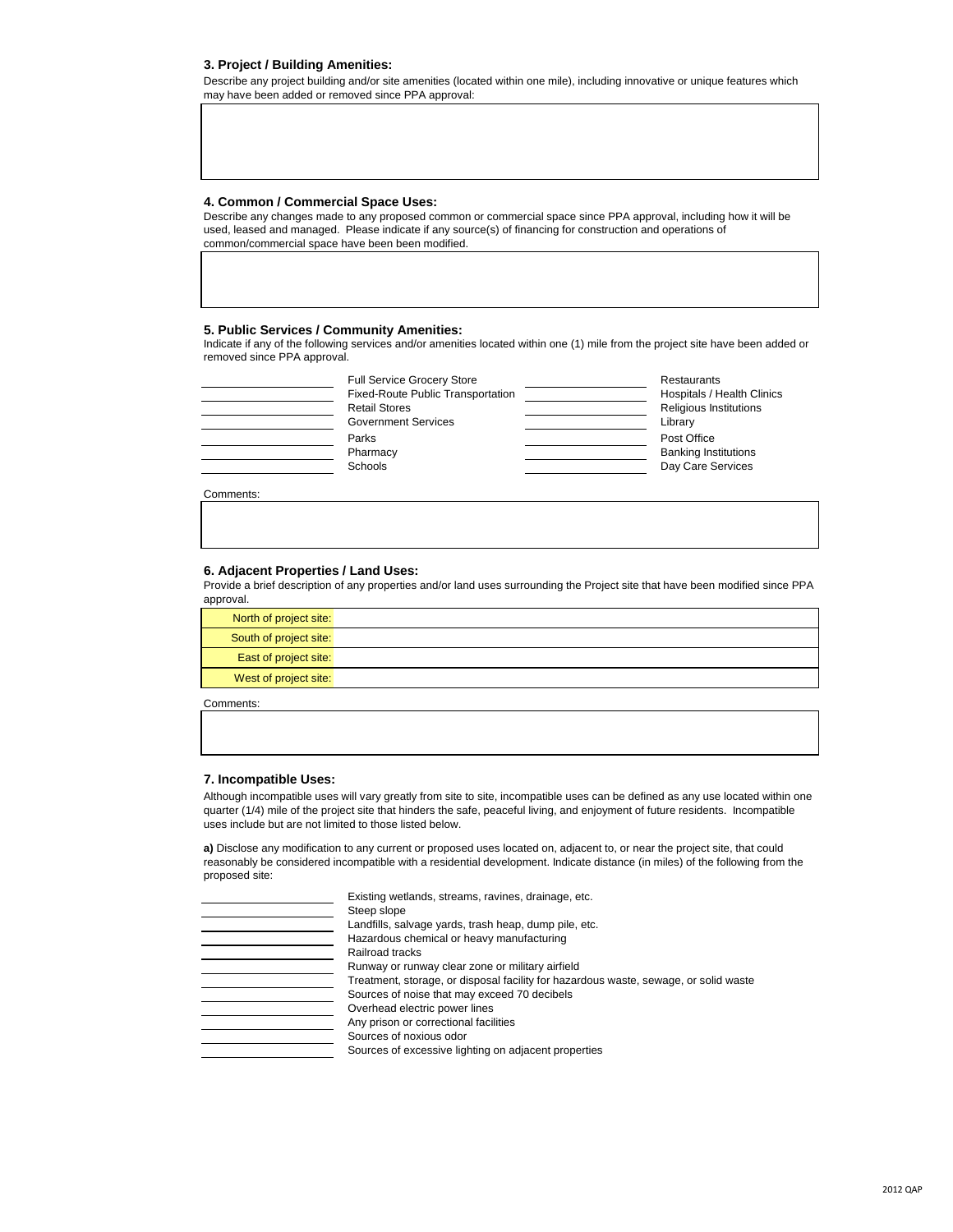## **B. Proposed Rent Structure**

**Please complete both a) and b) below.** 

| a) PPA as approved        |                          |            |                                      |                                         |
|---------------------------|--------------------------|------------|--------------------------------------|-----------------------------------------|
| <b>AMI Level</b>          | <b>Unit Type</b>         | # of Units | <b>Rental Subsidy</b><br><b>Type</b> | # of Supportive<br><b>Housing Units</b> |
| 30% AMI Units:            |                          |            |                                      |                                         |
|                           | 0 BR:                    |            |                                      |                                         |
|                           | 1 BR:                    |            |                                      |                                         |
|                           | 2 BR:                    |            |                                      |                                         |
|                           | 3 BR:                    |            |                                      |                                         |
|                           | 4 BR:                    |            |                                      |                                         |
|                           | <b>Total:</b>            | $\bf{0}$   |                                      | $\bf{0}$                                |
| 40% AMI Units:            |                          |            |                                      |                                         |
|                           | 0 BR:                    |            |                                      |                                         |
|                           | 1 BR:                    |            |                                      |                                         |
|                           | 2 BR:                    |            |                                      |                                         |
|                           | 3 BR:                    |            |                                      |                                         |
|                           | 4 BR:                    |            |                                      |                                         |
|                           | Total:                   | $\bf{0}$   |                                      | $\bf{0}$                                |
| 50% AMI Units:            |                          |            |                                      |                                         |
|                           | 0 BR:                    |            |                                      |                                         |
|                           | 1 BR:                    |            |                                      |                                         |
|                           | 2 BR:                    |            |                                      |                                         |
|                           | 3 BR:                    |            |                                      |                                         |
|                           | 4 BR:                    |            |                                      |                                         |
|                           | <b>Total:</b>            | $\bf{0}$   |                                      | $\bf{0}$                                |
| 60% AMI Units:            |                          |            |                                      |                                         |
|                           | 0 BR:                    |            |                                      |                                         |
|                           | $1$ BR:                  |            |                                      |                                         |
|                           | 2 BR:                    |            |                                      |                                         |
|                           | 3 BR:                    |            |                                      |                                         |
|                           | 4 BR:                    |            |                                      |                                         |
|                           | Total:                   | 0          |                                      | $\bf{0}$                                |
| 80% AMI Units:            |                          |            |                                      |                                         |
|                           | $0$ BR:                  |            |                                      |                                         |
|                           | 1 BR:                    |            |                                      |                                         |
|                           | 2 BR:                    |            |                                      |                                         |
|                           | 3 BR:                    |            |                                      |                                         |
|                           | 4 BR:                    |            |                                      |                                         |
|                           | <b>Total:</b>            | $\bf{0}$   |                                      | $\bf{0}$                                |
| <b>Market Rate Units:</b> |                          |            |                                      |                                         |
|                           | $0$ BR:                  |            |                                      |                                         |
|                           | 1 BR:                    |            |                                      |                                         |
|                           | 2 BR:                    |            |                                      |                                         |
|                           | 3 BR:                    |            |                                      |                                         |
|                           | 4 BR:                    |            |                                      |                                         |
|                           | Total:                   | 0          |                                      |                                         |
|                           | <b>TOTAL # of UNITS:</b> | $\bf{0}$   |                                      | $\bf{0}$                                |
|                           |                          |            |                                      | #DIV/0!                                 |
|                           | <b>Manager/Employee</b>  |            |                                      | Of Total Units                          |
|                           | Units:                   |            |                                      |                                         |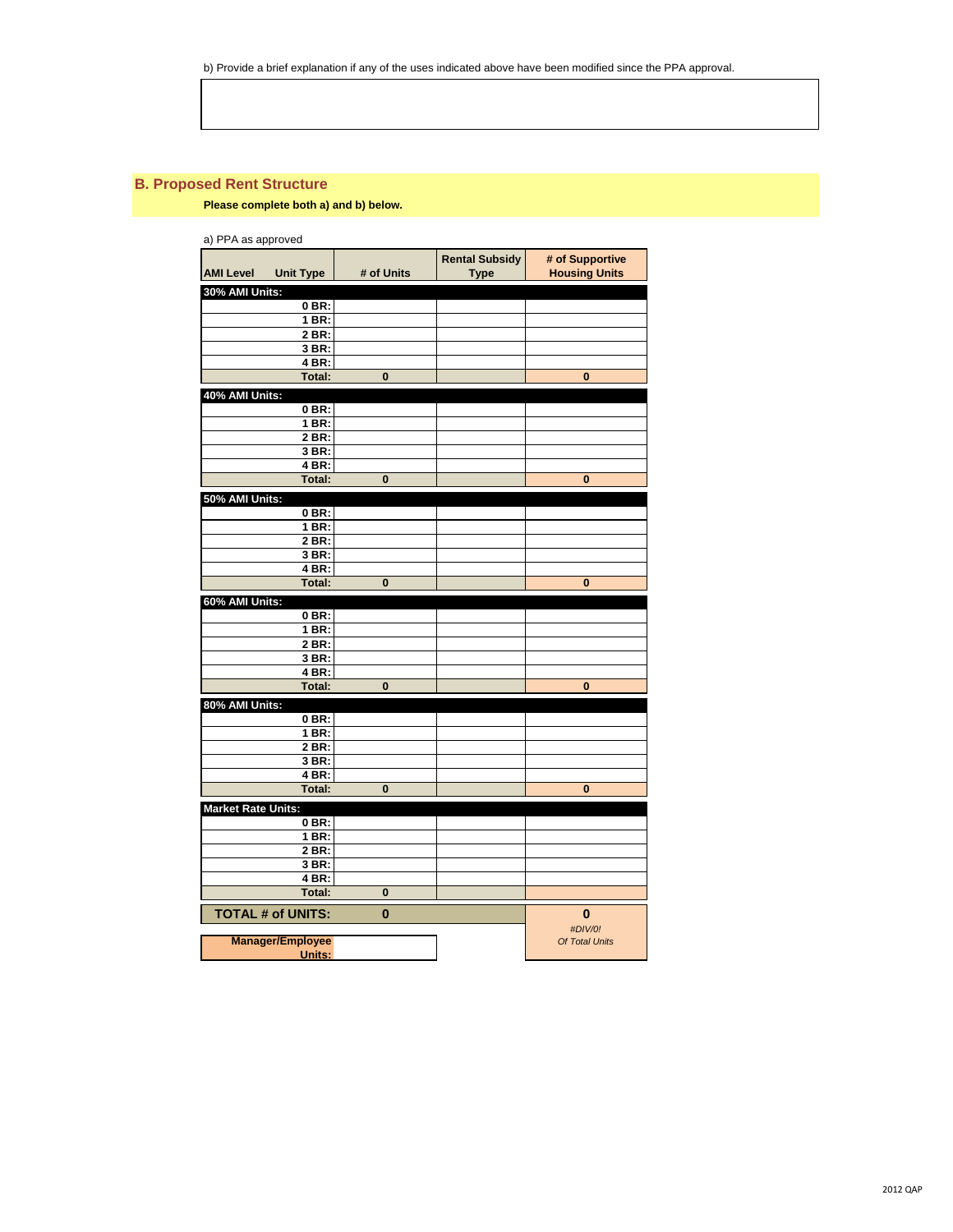| b) Full application as submitted |  |
|----------------------------------|--|
|----------------------------------|--|

| <b>AMI Level Unit Type</b><br>30% AMI Units:<br>$0$ BR:<br>1 BR:<br>2 BR:<br>3 BR:<br>4 BR:<br><b>Total:</b><br>0<br>0<br>40% AMI Units:<br>0 BR:<br>1 BR:<br>2 BR:<br>3 BR:<br>4 BR:<br><b>Total:</b><br>$\bf{0}$<br>$\bf{0}$<br>50% AMI Units:<br>0 BR:<br>1 BR:<br>2 BR:<br>3 BR:<br>4 BR:<br><b>Total:</b><br>$\bf{0}$<br>$\bf{0}$<br>60% AMI Units:<br>0 BR:<br>1 BR:<br>$2$ BR:<br>3 BR:<br>4 BR:<br><b>Total:</b><br>$\bf{0}$<br>$\bf{0}$<br>80% AMI Units:<br>0 BR:<br>$1$ BR:<br>2 BR:<br>3 BR:<br>4 BR:<br>Total:<br>0<br>0<br><b>Market Rate Units:</b><br>0 BR:<br>1 BR:<br>2 BR:<br>3 BR:<br>4 BR:<br><b>Total:</b><br>$\bf{0}$<br><b>TOTAL # of UNITS:</b><br>$\bf{0}$<br>$\bf{0}$<br>#DIV/0!<br><b>Manager/Employee</b><br>Of Total Units |        |            | <b>Rental Subsidy</b> | # of Supportive      |
|----------------------------------------------------------------------------------------------------------------------------------------------------------------------------------------------------------------------------------------------------------------------------------------------------------------------------------------------------------------------------------------------------------------------------------------------------------------------------------------------------------------------------------------------------------------------------------------------------------------------------------------------------------------------------------------------------------------------------------------------------------|--------|------------|-----------------------|----------------------|
|                                                                                                                                                                                                                                                                                                                                                                                                                                                                                                                                                                                                                                                                                                                                                          |        | # of Units | <b>Type</b>           | <b>Housing Units</b> |
|                                                                                                                                                                                                                                                                                                                                                                                                                                                                                                                                                                                                                                                                                                                                                          |        |            |                       |                      |
|                                                                                                                                                                                                                                                                                                                                                                                                                                                                                                                                                                                                                                                                                                                                                          |        |            |                       |                      |
|                                                                                                                                                                                                                                                                                                                                                                                                                                                                                                                                                                                                                                                                                                                                                          |        |            |                       |                      |
|                                                                                                                                                                                                                                                                                                                                                                                                                                                                                                                                                                                                                                                                                                                                                          |        |            |                       |                      |
|                                                                                                                                                                                                                                                                                                                                                                                                                                                                                                                                                                                                                                                                                                                                                          |        |            |                       |                      |
|                                                                                                                                                                                                                                                                                                                                                                                                                                                                                                                                                                                                                                                                                                                                                          |        |            |                       |                      |
|                                                                                                                                                                                                                                                                                                                                                                                                                                                                                                                                                                                                                                                                                                                                                          |        |            |                       |                      |
|                                                                                                                                                                                                                                                                                                                                                                                                                                                                                                                                                                                                                                                                                                                                                          |        |            |                       |                      |
|                                                                                                                                                                                                                                                                                                                                                                                                                                                                                                                                                                                                                                                                                                                                                          |        |            |                       |                      |
|                                                                                                                                                                                                                                                                                                                                                                                                                                                                                                                                                                                                                                                                                                                                                          |        |            |                       |                      |
|                                                                                                                                                                                                                                                                                                                                                                                                                                                                                                                                                                                                                                                                                                                                                          |        |            |                       |                      |
|                                                                                                                                                                                                                                                                                                                                                                                                                                                                                                                                                                                                                                                                                                                                                          |        |            |                       |                      |
|                                                                                                                                                                                                                                                                                                                                                                                                                                                                                                                                                                                                                                                                                                                                                          |        |            |                       |                      |
|                                                                                                                                                                                                                                                                                                                                                                                                                                                                                                                                                                                                                                                                                                                                                          |        |            |                       |                      |
|                                                                                                                                                                                                                                                                                                                                                                                                                                                                                                                                                                                                                                                                                                                                                          |        |            |                       |                      |
|                                                                                                                                                                                                                                                                                                                                                                                                                                                                                                                                                                                                                                                                                                                                                          |        |            |                       |                      |
|                                                                                                                                                                                                                                                                                                                                                                                                                                                                                                                                                                                                                                                                                                                                                          |        |            |                       |                      |
|                                                                                                                                                                                                                                                                                                                                                                                                                                                                                                                                                                                                                                                                                                                                                          |        |            |                       |                      |
|                                                                                                                                                                                                                                                                                                                                                                                                                                                                                                                                                                                                                                                                                                                                                          |        |            |                       |                      |
|                                                                                                                                                                                                                                                                                                                                                                                                                                                                                                                                                                                                                                                                                                                                                          |        |            |                       |                      |
|                                                                                                                                                                                                                                                                                                                                                                                                                                                                                                                                                                                                                                                                                                                                                          |        |            |                       |                      |
|                                                                                                                                                                                                                                                                                                                                                                                                                                                                                                                                                                                                                                                                                                                                                          |        |            |                       |                      |
|                                                                                                                                                                                                                                                                                                                                                                                                                                                                                                                                                                                                                                                                                                                                                          |        |            |                       |                      |
|                                                                                                                                                                                                                                                                                                                                                                                                                                                                                                                                                                                                                                                                                                                                                          |        |            |                       |                      |
|                                                                                                                                                                                                                                                                                                                                                                                                                                                                                                                                                                                                                                                                                                                                                          |        |            |                       |                      |
|                                                                                                                                                                                                                                                                                                                                                                                                                                                                                                                                                                                                                                                                                                                                                          |        |            |                       |                      |
|                                                                                                                                                                                                                                                                                                                                                                                                                                                                                                                                                                                                                                                                                                                                                          |        |            |                       |                      |
|                                                                                                                                                                                                                                                                                                                                                                                                                                                                                                                                                                                                                                                                                                                                                          |        |            |                       |                      |
|                                                                                                                                                                                                                                                                                                                                                                                                                                                                                                                                                                                                                                                                                                                                                          |        |            |                       |                      |
|                                                                                                                                                                                                                                                                                                                                                                                                                                                                                                                                                                                                                                                                                                                                                          |        |            |                       |                      |
|                                                                                                                                                                                                                                                                                                                                                                                                                                                                                                                                                                                                                                                                                                                                                          |        |            |                       |                      |
|                                                                                                                                                                                                                                                                                                                                                                                                                                                                                                                                                                                                                                                                                                                                                          |        |            |                       |                      |
|                                                                                                                                                                                                                                                                                                                                                                                                                                                                                                                                                                                                                                                                                                                                                          |        |            |                       |                      |
|                                                                                                                                                                                                                                                                                                                                                                                                                                                                                                                                                                                                                                                                                                                                                          |        |            |                       |                      |
|                                                                                                                                                                                                                                                                                                                                                                                                                                                                                                                                                                                                                                                                                                                                                          |        |            |                       |                      |
|                                                                                                                                                                                                                                                                                                                                                                                                                                                                                                                                                                                                                                                                                                                                                          |        |            |                       |                      |
|                                                                                                                                                                                                                                                                                                                                                                                                                                                                                                                                                                                                                                                                                                                                                          |        |            |                       |                      |
|                                                                                                                                                                                                                                                                                                                                                                                                                                                                                                                                                                                                                                                                                                                                                          |        |            |                       |                      |
|                                                                                                                                                                                                                                                                                                                                                                                                                                                                                                                                                                                                                                                                                                                                                          |        |            |                       |                      |
|                                                                                                                                                                                                                                                                                                                                                                                                                                                                                                                                                                                                                                                                                                                                                          |        |            |                       |                      |
|                                                                                                                                                                                                                                                                                                                                                                                                                                                                                                                                                                                                                                                                                                                                                          |        |            |                       |                      |
|                                                                                                                                                                                                                                                                                                                                                                                                                                                                                                                                                                                                                                                                                                                                                          |        |            |                       |                      |
|                                                                                                                                                                                                                                                                                                                                                                                                                                                                                                                                                                                                                                                                                                                                                          |        |            |                       |                      |
|                                                                                                                                                                                                                                                                                                                                                                                                                                                                                                                                                                                                                                                                                                                                                          |        |            |                       |                      |
|                                                                                                                                                                                                                                                                                                                                                                                                                                                                                                                                                                                                                                                                                                                                                          |        |            |                       |                      |
|                                                                                                                                                                                                                                                                                                                                                                                                                                                                                                                                                                                                                                                                                                                                                          | Units: |            |                       |                      |

c) Discuss any change and rationale for the change made in project rent structure since PPA approval, including changes to anticipated rental subsidies.

**Additional Comments:**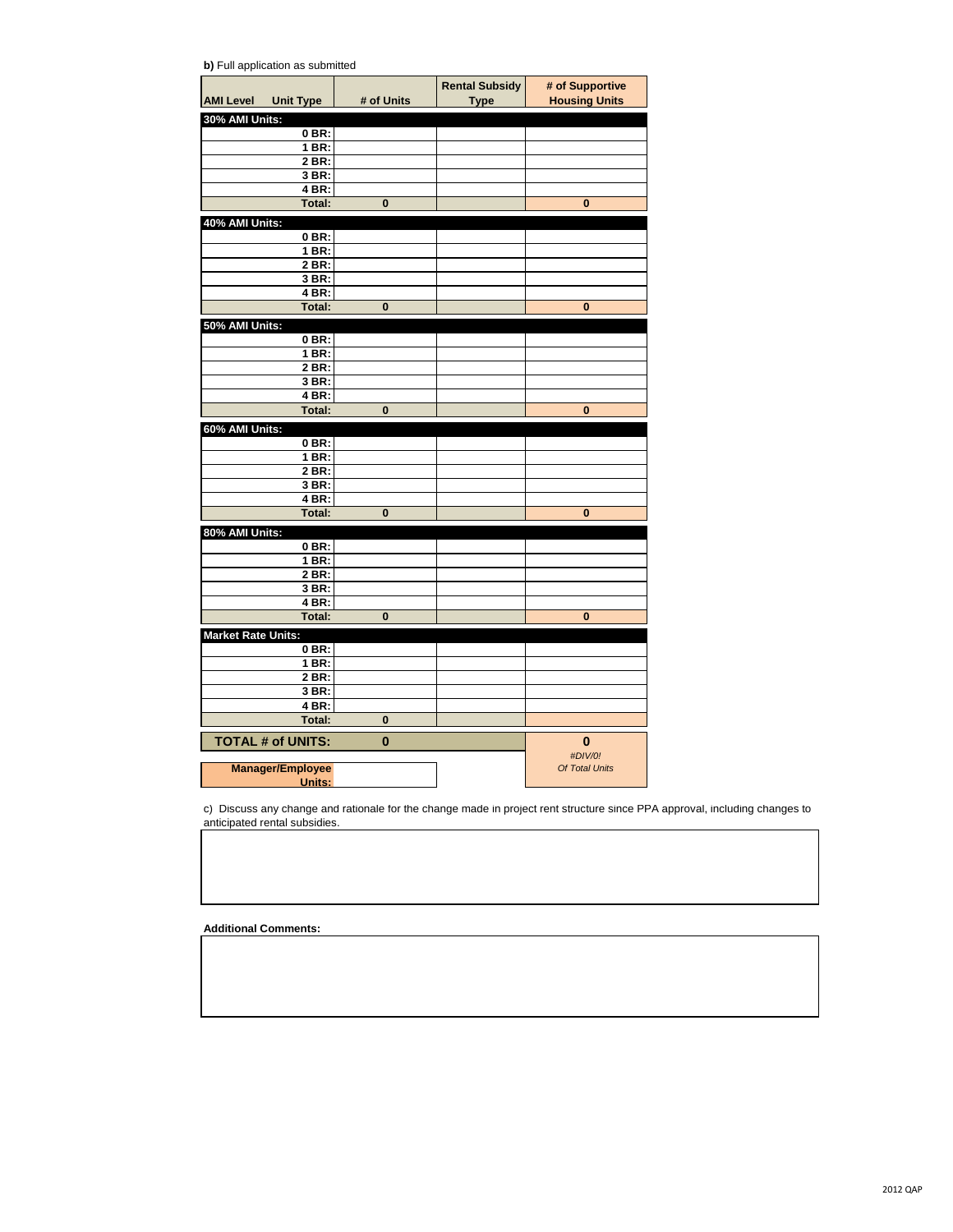

**Public Housing Preference Certification**

**Project Name:**

**Project Location or Address:**

Sponsor: \_\_\_\_\_

The undersigned, acknowledges the commitment to:

- Give preferential treatment to persons on PHA waiting list(s), and
- Make on-going efforts to request that the PHA make referrals to the project, or request that the PHA include relevant information about the project on any listing the PHA makes available to persons on its waiting list(s).

Sponsor: \_\_\_\_\_

By:

**Signature** 

\_\_\_\_\_\_\_\_\_\_\_\_\_\_\_\_\_\_\_\_\_\_\_\_\_\_\_\_\_\_\_\_\_\_\_\_\_\_\_\_\_\_\_Date\_\_\_\_\_\_\_\_\_\_\_\_\_\_\_\_\_\_\_\_\_\_

Name: \_\_\_\_\_

Its:

**Title**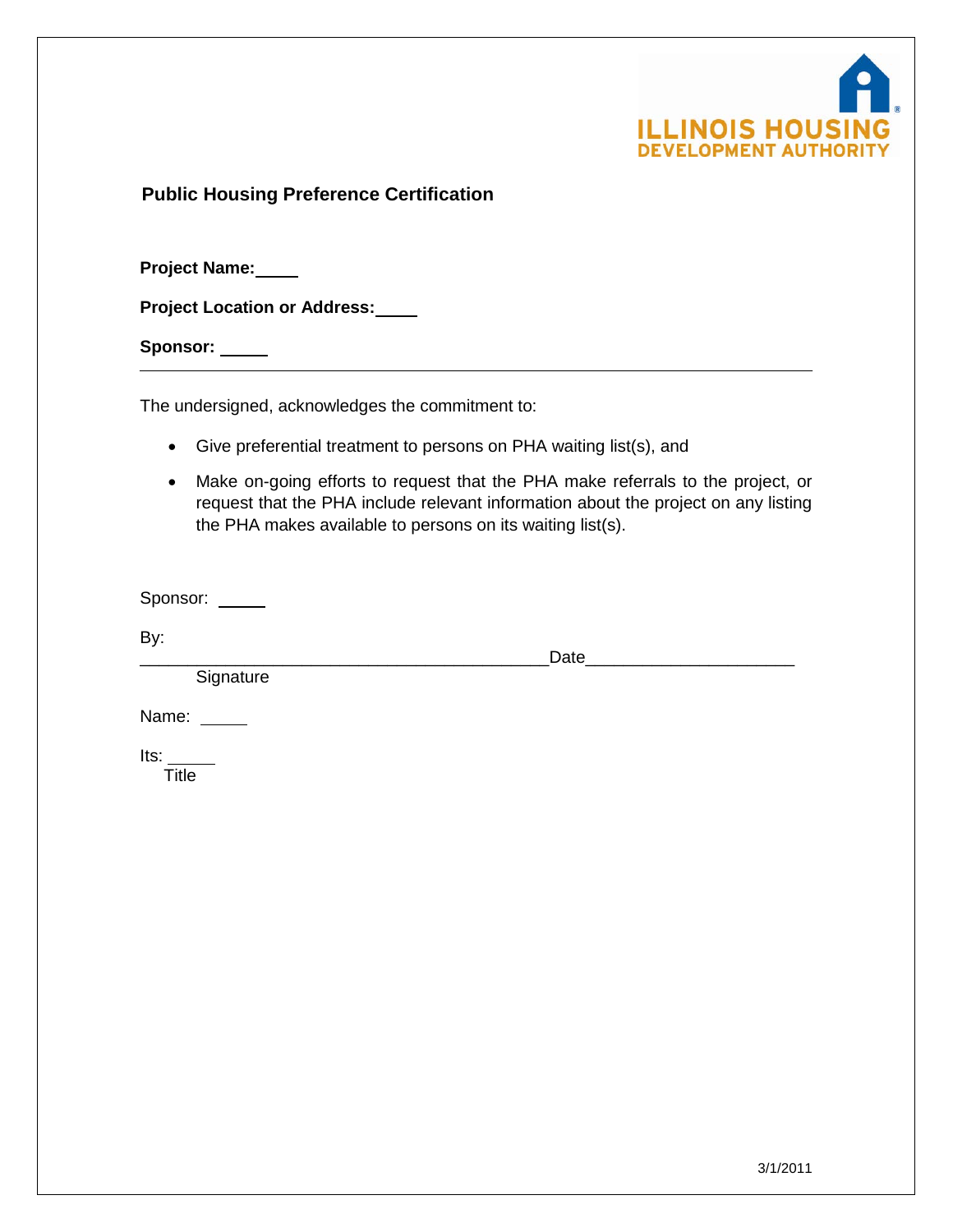

# **Historic Preservation Checklist Form**

This form and all supporting documentation are required for all IHDA Applications, *including tax credit only Applications*.

For scattered site Projects, a separate form and documentation is required for **each site**.

| Project Name: ____                                                                       | New Construction $\Box$ Rehabilitation $\Box$                                                                                                                                                                                       |
|------------------------------------------------------------------------------------------|-------------------------------------------------------------------------------------------------------------------------------------------------------------------------------------------------------------------------------------|
| <b>Project Location/Address:</b>                                                         | Sponsor: _____                                                                                                                                                                                                                      |
| Previous IHPA log number (if applicable): ____                                           |                                                                                                                                                                                                                                     |
| A. Describe the existing site conditions:                                                |                                                                                                                                                                                                                                     |
| Environmental Protection Agency, HUD, Army Corps of Engineers):                          | B. Provide the names of all funding, licensing and permitting agencies involved in the Project (i.e., Illinois                                                                                                                      |
| <b>Agency</b>                                                                            | Involvement                                                                                                                                                                                                                         |
|                                                                                          |                                                                                                                                                                                                                                     |
|                                                                                          |                                                                                                                                                                                                                                     |
| 3.                                                                                       |                                                                                                                                                                                                                                     |
| 4.                                                                                       |                                                                                                                                                                                                                                     |
|                                                                                          | C. Describe all the elements of the proposed undertaking including demolition, construction, and site work.                                                                                                                         |
| <b>D.</b> Total acreage of site: _____                                                   |                                                                                                                                                                                                                                     |
| <b>E</b> . Possible date of original construction (if applicable): _____                 |                                                                                                                                                                                                                                     |
| F. Any known historical information about the site/buildings:                            |                                                                                                                                                                                                                                     |
|                                                                                          | G. It is mandatory that ALL of the following documentation is included in Tab I of your Application file:                                                                                                                           |
| <b>Legal Description</b>                                                                 |                                                                                                                                                                                                                                     |
|                                                                                          | HAARGIS map. Mark map to clearly indicate Project location. http://www.state.il.us/hpa/PS/haargis.htm                                                                                                                               |
|                                                                                          | Minimum of two (2) color site photos, 35mm or digital, printed on 8 $\frac{1}{2}$ " x 11" paper, no smaller than 4"x6" each.<br>Photos should include any standing structures on the site. Black & white photos are not acceptable. |
| Interior photos of any existing structures.                                              |                                                                                                                                                                                                                                     |
| Any relevant permits that have been issued to the Project                                |                                                                                                                                                                                                                                     |
|                                                                                          | □ Documentation of any prior non-agricultural disturbance of the Project in the form of photos or soils reports                                                                                                                     |
| H. Is this property:                                                                     |                                                                                                                                                                                                                                     |
| Listed on the National Register?<br>Within a Local Historic District?<br>Local Landmark? | No<br>Yes<br>No<br>Yes<br>No<br>Yes                                                                                                                                                                                                 |
|                                                                                          |                                                                                                                                                                                                                                     |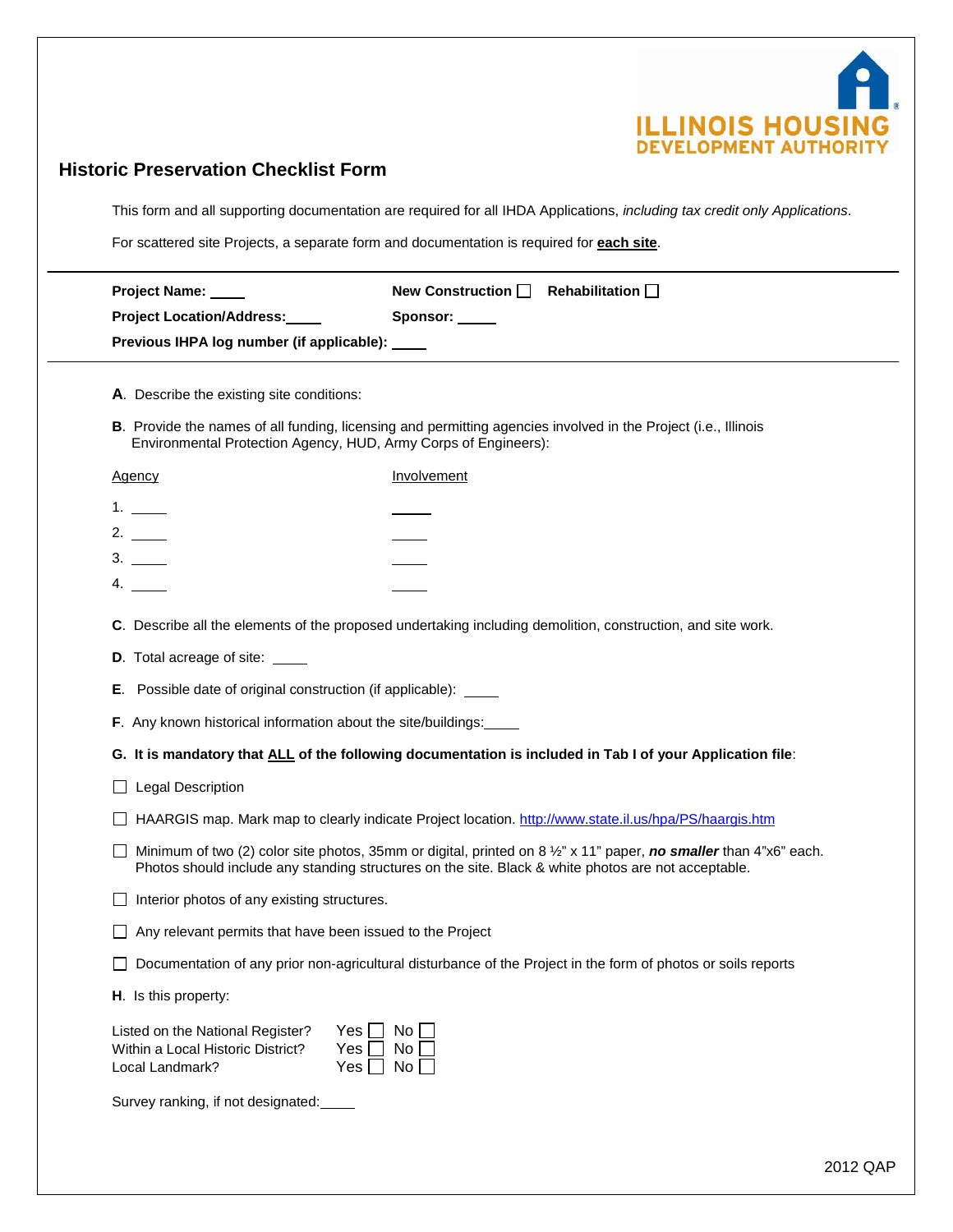# **2012 Environmental Checklist**

| <b>Project Name:</b>                             |  |
|--------------------------------------------------|--|
| <b>Project Location or Address:</b>              |  |
| Sponsor:                                         |  |
| <b>Number of units:</b>                          |  |
| <b>Number of buildings:</b>                      |  |
| <b>New Construction</b><br><b>Rehabilitation</b> |  |



## **1. Flood Management**

Is the Project located within a 100-year floodplain or Special Flood Hazard Area as designated on a current FEMA Flood Hazard Boundary Map or Flood Insurance Rate Map? Yes  $\Box$  No  $\Box$ 

Comments:

## **2. Protection of Wetlands**

Are there drainage ways, streams, rivers, or coastlines on or near the site? Yes  $\Box$  No  $\Box$ Are there ponds, marshes, bogs, swamps or other wetlands on or near the site? Yes  $\Box$  No  $\Box$ Is the Project located within a wetland designated on a National Wetlands Inventory map of the U.S Fish and Wildlife Service? Yes  $\Box$  No  $\Box$ 

Comments:

**3. Mining Hazards** (see http://www.isgs.uiuc.edu/maps-data-pub/coal-maps.shtml)

Is the Project located in a county affected by mining?  $Yes \Box No \Box$ Is the Project located on or near a mine? Yes  $\Box$  No  $\Box$ 

Comments:

## **4. Noise Abatement**

Is the Project located near a major noise source, i.e., civil airports (within 5 miles), military airfields (within 15 miles), major highways or busy roads (within 1000 feet), or railroads (within 3000 feet)? Yes  $\Box$  No  $\Box$ 

Comments:

## **5. Hazardous Industrial Operations**

Are industrial facilities handling explosive or fire-prone materials such as liquid propane, gasoline or other storage tanks adjacent to or visible from the Project site? Yes  $\Box$  No  $\Box$ 

Comments: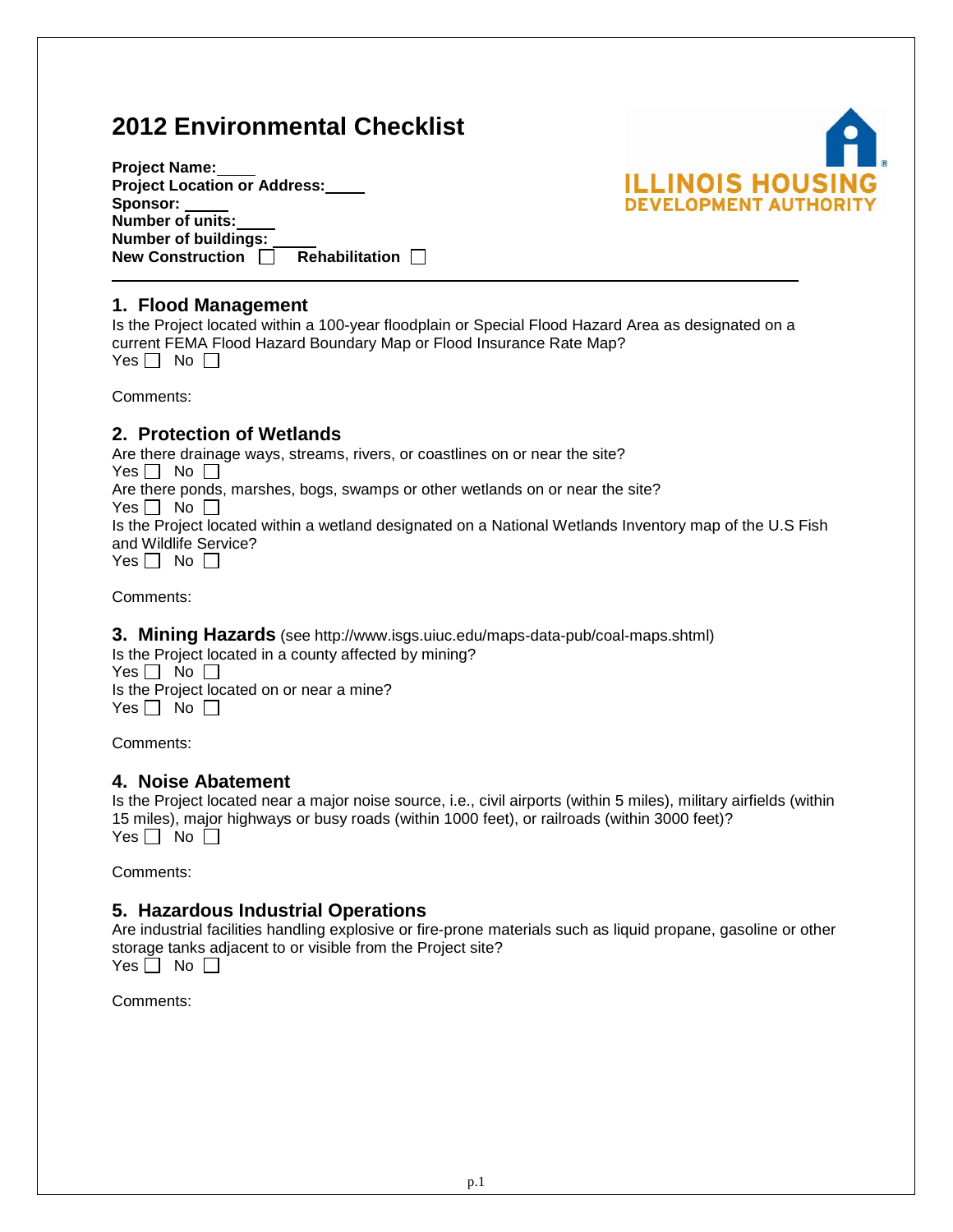## **6. Airport Hazards**

Is the Project within 30 feet from the end of a runway at a civil airport? Yes  $\Box$  No  $\Box$ Is the Project within 2  $\frac{1}{2}$  miles from the end of a runway at a military airfield? Yes  $\Box$  No  $\Box$ 

Comments:

## **7. Endangered Species**

Has the U.S Fish and Wildlife Service Federal list of Endangered Species and Critical Habitats been reviewed?

Yes  $\Box$  No  $\Box$ 

Has the Illinois Department of Natural Resources list of Endangered and Threatened Species been reviewed?

Yes  $\Box$  No  $\Box$ 

Is the proposed Project likely to affect any listed or proposed endangered or threatened species or critical habitats?

Yes  $\Box$  No  $\Box$ 

Comments:

## **8. Farmlands Protection**

Is the site or area presently being farmed, forested, or being used as cropland? Yes  $\Box$  No  $\Box$ 

Comments:

## **9. Environmental Justice**

Is the Project located in a predominantly minority or low-income neighborhood? Yes  $\Box$  No  $\Box$ Does the Project site or neighborhood suffer from disproportionately adverse environmental effects on minority or low-income populations relative to the community-at-large? Yes  $\Box$  No  $\Box$ 

Comments:

## **10. Unique Natural Features Area**

Is the site near unique natural features (i.e., bluffs or cliffs) or near public or private scenic areas? Yes  $\Box$  No  $\Box$ 

Are other unique natural resources visible on site or in vicinity? Will any such resources be adversely affected or will they adversely affect the Project?

Yes  $\Box$  No  $\Box$ 

Comments:

## **11. Site Suitability, Access and Compatibility with Surrounding Development**

Has the site been used as a dump, sanitary landfill or mine waste disposal area?

Yes  $\Box$  No  $\Box$ 

Is there paved access to the site? Yes  $\Box$  No  $\Box$ 

Are there other unusual conditions on the site?

Yes  $\Box$  No  $\Box$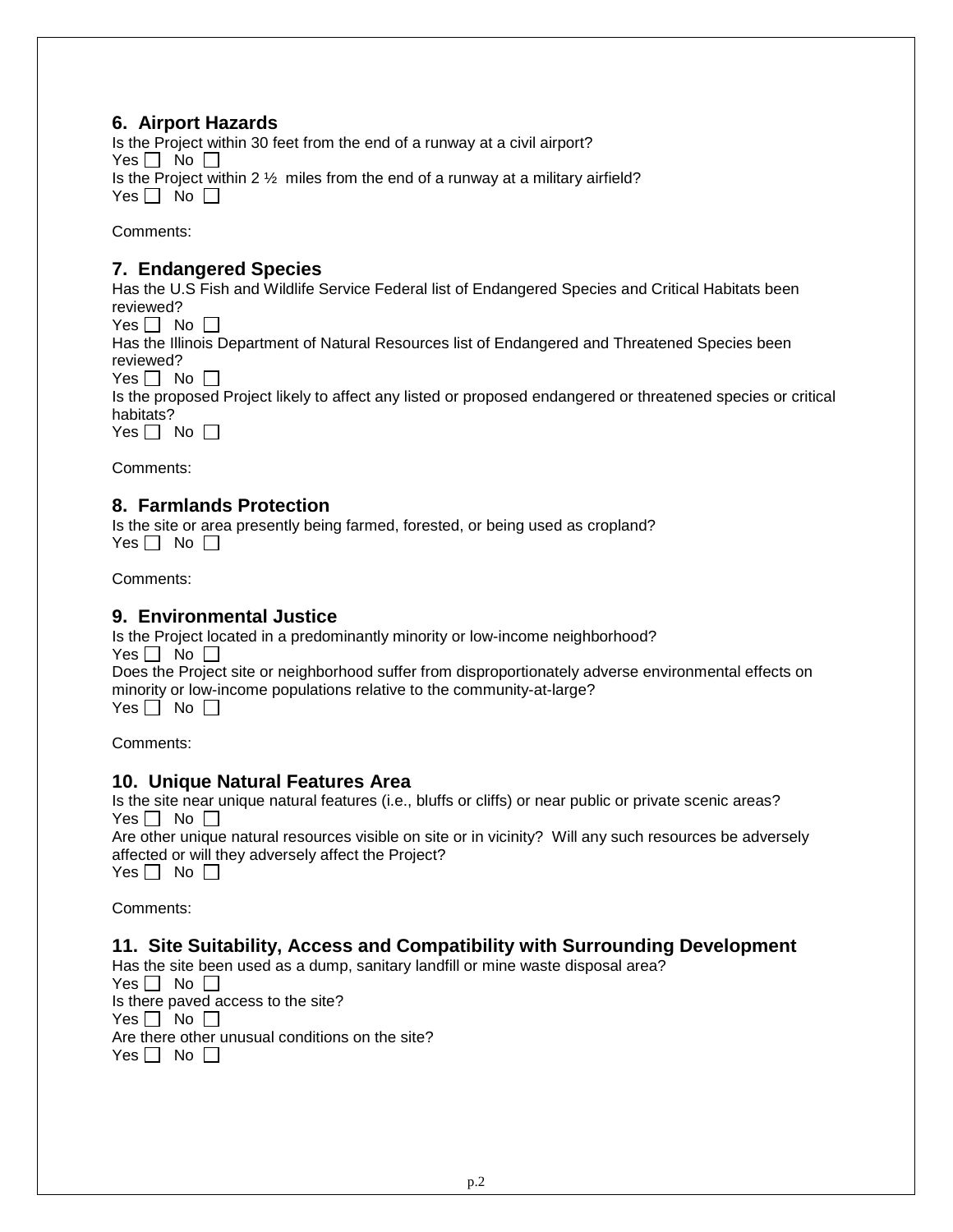| Is there indication of:<br>distressed vegetation:<br>waste material/container:<br>soil staining, pools of liquid:<br>loose/empty drums, barrels:<br>oil/chemical spills:<br>abandoned machinery, cars refrigerators, etc.:<br>transformers, fill/vent pipes, pipelines, drainage structures: Yes                                                                                                                                                                                                                                                                                                                                                                          | Yes<br>No<br>Yes<br>No<br>No<br>Yes<br>Yes<br>No<br>Yes<br>No<br>Yes<br>No<br>No                                   |
|---------------------------------------------------------------------------------------------------------------------------------------------------------------------------------------------------------------------------------------------------------------------------------------------------------------------------------------------------------------------------------------------------------------------------------------------------------------------------------------------------------------------------------------------------------------------------------------------------------------------------------------------------------------------------|--------------------------------------------------------------------------------------------------------------------|
| Is the Project compatible with surrounding area in terms of:<br>Land use<br>Height, bulk, mass<br>Building Type (low/high-rise)<br><b>Building density</b>                                                                                                                                                                                                                                                                                                                                                                                                                                                                                                                | No<br>Yes<br>Yes<br>No<br><b>Yes</b><br>No<br>Yes<br>No                                                            |
| Will the Project be unduly influenced by:<br>Obsolete public facilities<br>Transition of land uses<br>Incompatible land uses                                                                                                                                                                                                                                                                                                                                                                                                                                                                                                                                              | Yes<br>No<br>No<br>Yes<br>No<br>Yes                                                                                |
| Are there air pollution generators nearby which would adversely affect the site:<br>Heavy industry<br>Incinerators<br>Power generating plants<br>Cement plants<br>Large parking facilities<br>Heavy travelled highway<br>Oil refinery<br>Other (specify)                                                                                                                                                                                                                                                                                                                                                                                                                  | Yes<br>No<br>Yes<br>No<br><b>Yes</b><br>No<br>Yes<br>No<br><b>Yes</b><br>No<br>Yes<br>No<br>No<br>Yes<br>Yes<br>No |
| Comments:                                                                                                                                                                                                                                                                                                                                                                                                                                                                                                                                                                                                                                                                 |                                                                                                                    |
| 12. Soil Stability, Erosion, and Drainage                                                                                                                                                                                                                                                                                                                                                                                                                                                                                                                                                                                                                                 |                                                                                                                    |
| Steep $\Box$<br>Moderate $\Box$<br>Slopes: Not Applicable $\Box$                                                                                                                                                                                                                                                                                                                                                                                                                                                                                                                                                                                                          | Slight $\square$                                                                                                   |
| Is there evidence of slope erosion or unstable slope conditions on or near the site?<br>Yes $\Box$<br>No<br>Is there evidence of ground subsidence, high water table, or other unusual conditions on the site?<br>No<br>Yes l<br>Is there any visible evidence of soil problems (foundations cracking or settling, basement flooding, etc.) in<br>the neighborhood of the site?<br>$Yes \Box No \Box$<br>Is there indication of cross-lot runoff, swales, drainage flows on the property?<br>$Yes \bigsqcup No$<br>Are there visual indications of filled ground?<br>$No$ $\Box$<br>Yes    <br>Are there active rills and gullies on the site?<br>No $\Box$<br>Yes $\Box$ |                                                                                                                    |
| Comments:                                                                                                                                                                                                                                                                                                                                                                                                                                                                                                                                                                                                                                                                 |                                                                                                                    |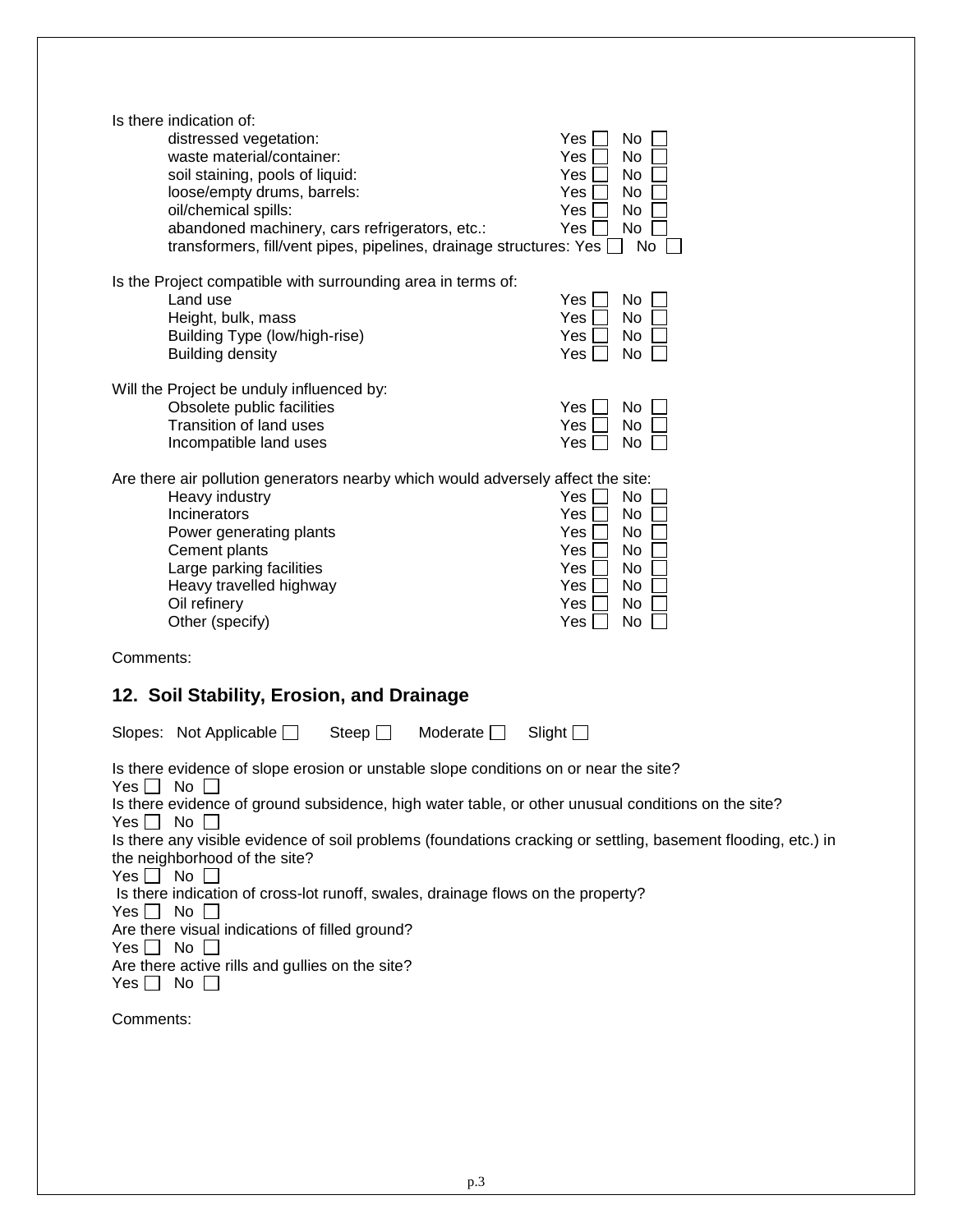## **13. Nuisances and Hazards**

| <b>THRISHINGS AND LIBERIUS</b><br>Will the Project be affected by natural hazards: |              |
|------------------------------------------------------------------------------------|--------------|
| Faults, fracture                                                                   | Yes l<br>No. |
|                                                                                    |              |
| Cliffs, bluffs, crevices                                                           | Yes  <br>No  |
| Slope-failure from rains                                                           | Yes  <br>No. |
| Unprotected water bodies                                                           | Yes l<br>No. |
| Fire hazards                                                                       | Yes  <br>No  |
| Wind/sand storm concerns                                                           | Yes  <br>No  |
| Poisonous plants, insects, animals                                                 | No<br>Yes    |
| Hazardous terrain                                                                  | No<br>Yes [  |
| Will the Project be affect by built hazards:                                       |              |
| Hazardous street                                                                   | Yes  <br>No  |
| Dangerous intersection                                                             | No.<br>Yes l |
| Through traffic                                                                    | Yes l<br>No. |
| Quarries or other excavation                                                       | Yes l<br>No. |
| Dumps, landfills, mining                                                           | Yes l<br>No  |
| Railroad crossing                                                                  | Yes l<br>No  |
| Inadequate street lighting                                                         | No<br>Yes l  |
| Hazards in vacant lots                                                             | Yes l<br>No  |
| Chemical tank-car terminals                                                        | Yes<br>No    |
| Other hazardous chemical storage                                                   | No<br>Yes    |
|                                                                                    | Yes<br>No    |
| High pressure gas or petroleum transmission lines<br>Overhead transmission lines   |              |
|                                                                                    | No<br>Yes    |
| Hazardous cargo transportation routes                                              | Yes  <br>No  |
| Oil or gas wells                                                                   | Yes  <br>No  |
| <b>Industrial Operations</b>                                                       | Yes  <br>No  |
| Children's play area located next to high traffic way                              | No<br>Yes    |
| Will the Project be affected by nuisances:                                         |              |
| Gas, smoke, fumes                                                                  | No<br>Yes    |
| Odors                                                                              | Yes  <br>No  |
| Vibration                                                                          | Yes  <br>No  |
| Glare                                                                              | Yes I<br>No  |
| Vacant buildings                                                                   | Yes  <br>No  |
| Unsightly land uses                                                                | Yes<br>No    |
| Industrial nuisances                                                               | No<br>Yes    |
| Other                                                                              | No<br>Yes l  |
|                                                                                    |              |

Comments:

## **14. Water, Supply, Sanitary Sewers, and Solid Waste Disposal**

Is the site served by adequate and acceptable:

| Water supply                                         |
|------------------------------------------------------|
| Yes $\Box$ No $\Box$ Municipal $\Box$ Private $\Box$ |
| Sanitary sewers and waste water disposal system      |
| Yes $\Box$ No $\Box$ Municipal $\Box$ Private $\Box$ |
| Trash collection and solid waste disposal            |
| Yes $\Box$ No $\Box$ Municipal $\Box$ Private $\Box$ |

Comments: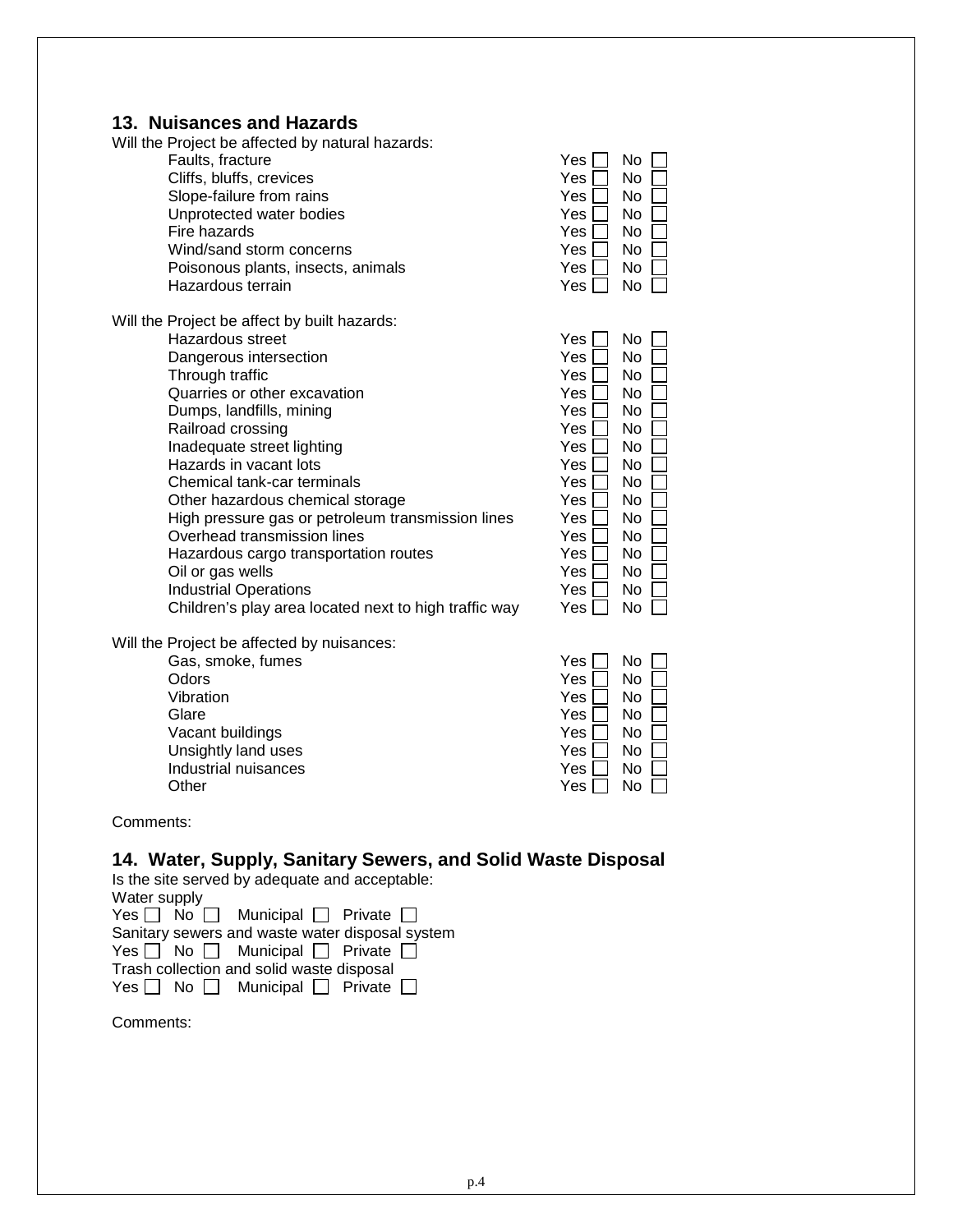## **15. Conditions and Requirements for Approval**

Are any environmental mitigation measures required? Yes  $\Box$  No  $\Box$ 

Are there any unresolved conflicts regarding the use of the site?  $Yes \bigsqcup No \bigsqcup No$  Applicable

Comments:

I hereby certify that the information contained herein is accurate and complete, to the best of my knowledge, and that there are no material misrepresentations.

IHDA Approved Environmental Vendor:

By: \_\_\_\_\_\_\_\_\_\_\_\_\_\_\_\_\_\_\_\_\_\_\_\_\_\_\_\_\_\_\_\_\_\_\_\_\_\_\_\_\_\_\_Date\_\_\_\_\_\_\_\_\_\_\_\_\_\_\_\_\_\_\_\_\_\_

Name: \_\_\_\_\_

Signature

 $Its:$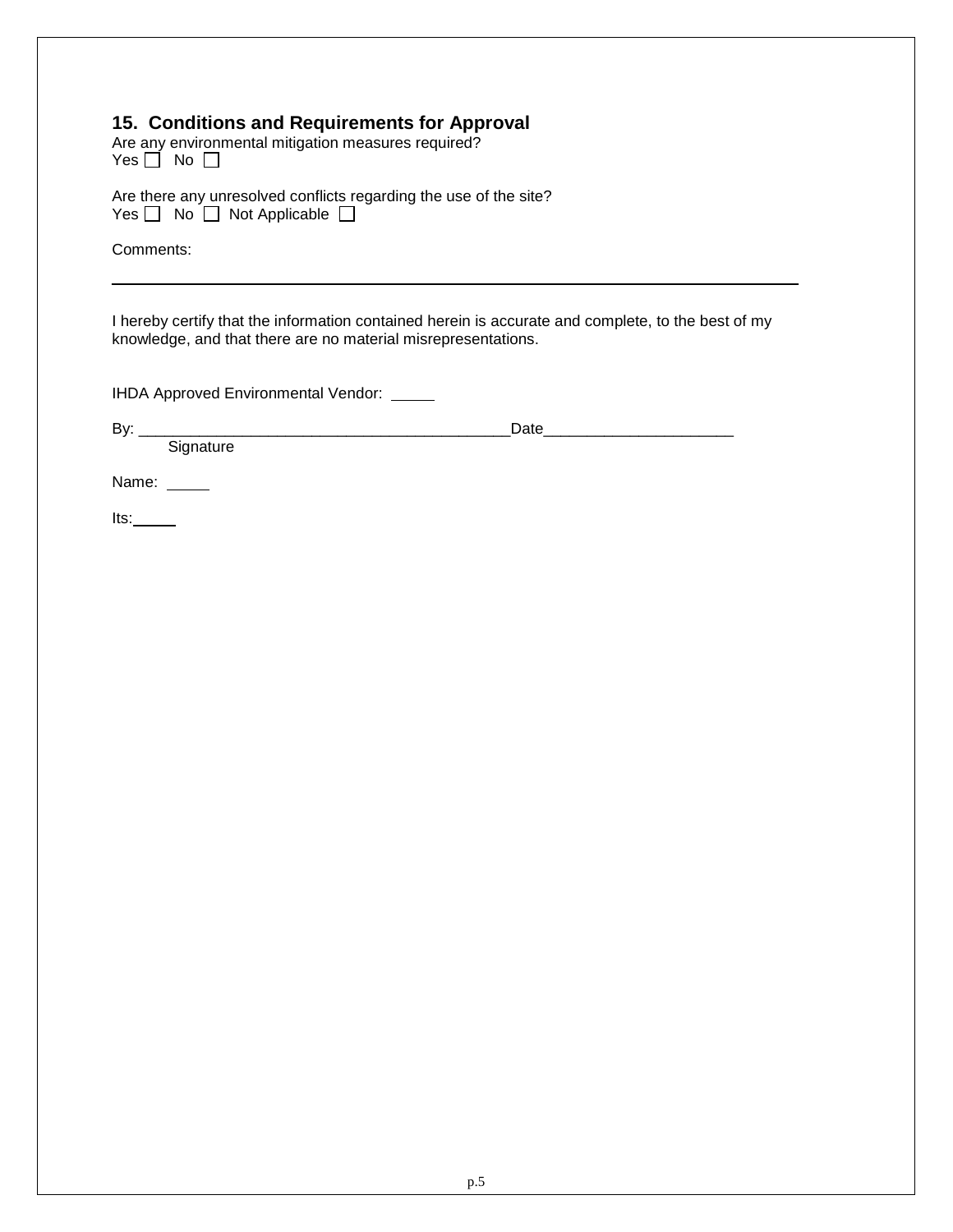

# **2012 Architectural Certification**

| <b>Project Name:</b>                |                       |
|-------------------------------------|-----------------------|
| <b>Project Location or Address:</b> |                       |
| Sponsor: ___                        |                       |
| New Construction                    | Rehabilitation $\Box$ |

I, (name), of (Architectural Firm), hereby certify that to the best of my knowledge the Project listed above will comply with the Authority's Standards for Architectural Planning and Construction including the following:

## • **Green Design Requirements**

All minimum green design requirements as specified in the Standards for Architectural Planning and Construction Section 18.00 – Green Criteria.

## • **Accessibility Requirements**

All applicable Federal and State accessibility laws and / or as specified in the Standards for Architectural Planning and Construction Section 14.00 – Accessibility Standards.

## • **Required Project Amenities**

All project amenities as specified in the Standards for Architectural Planning and Construction Section 6.00 – Design and Planning.

| Signature | --- |
|-----------|-----|
| --        | --  |
|           |     |

 $\overline{\phantom{a}}$ Name: Illinois License No: Firm:  $\frac{1}{\sqrt{1-\frac{1}{2}}}$ Address: Telephone: Professional Design Firm License No: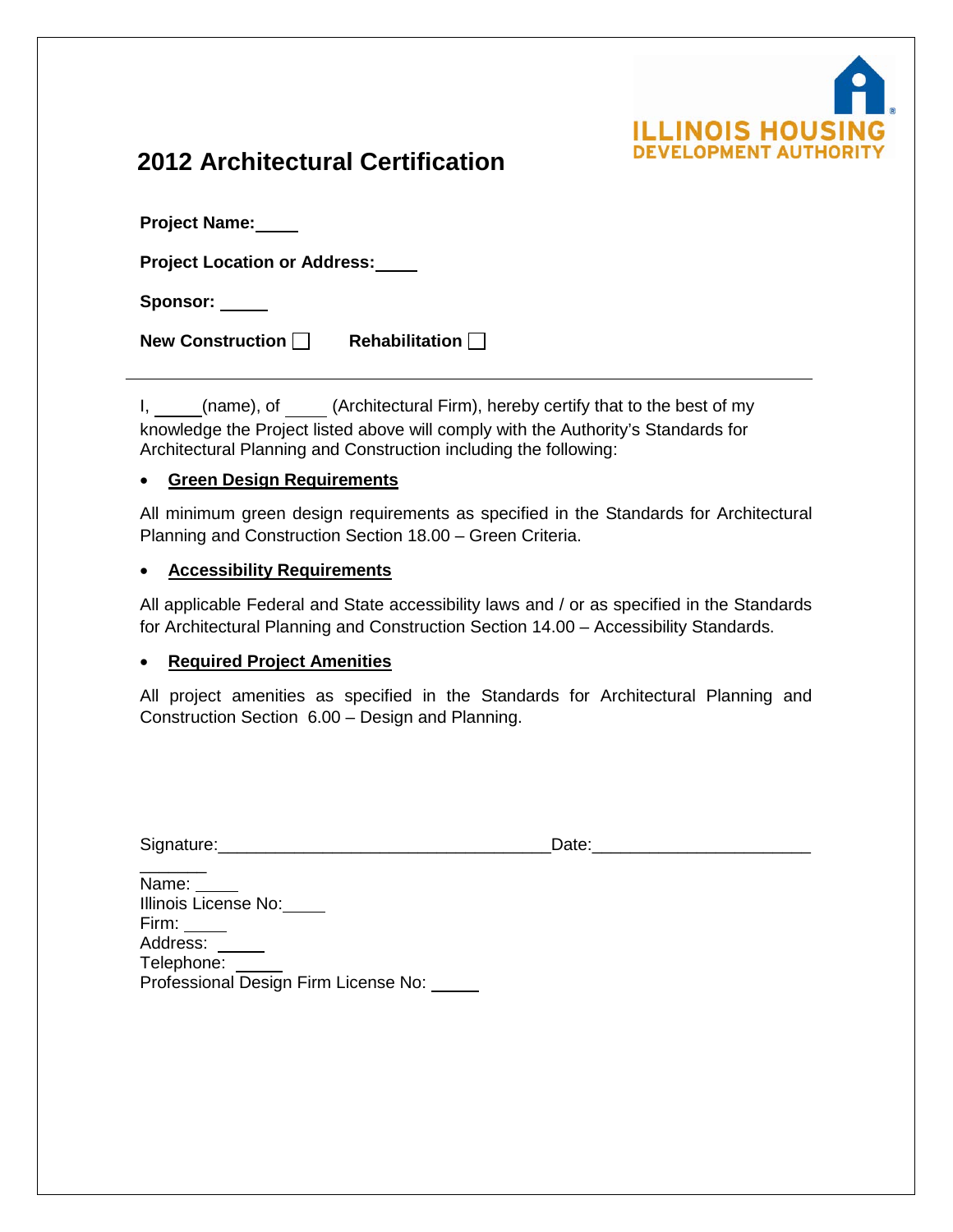|                     |                                                                                  | 2012 Cost Certification<br><b>Project Name:</b> The contract of the contract of the contract of the contract of the contract of the contract of the contract of the contract of the contract of the contract of the contract of the contract of the contract o |                   | ILLINOIS HO        |                    |  |  |  |  |  |  |
|---------------------|----------------------------------------------------------------------------------|----------------------------------------------------------------------------------------------------------------------------------------------------------------------------------------------------------------------------------------------------------------|-------------------|--------------------|--------------------|--|--|--|--|--|--|
|                     |                                                                                  | Sponsor: <u>Communication</u>                                                                                                                                                                                                                                  |                   |                    |                    |  |  |  |  |  |  |
|                     | <b>Construction Type: Construction Type:</b><br><b>Building Gross Area:</b> S.f. |                                                                                                                                                                                                                                                                |                   |                    |                    |  |  |  |  |  |  |
|                     |                                                                                  | No. of Dwelling Units:                                                                                                                                                                                                                                         |                   |                    |                    |  |  |  |  |  |  |
|                     |                                                                                  | Mandatory wage standards are dictated by source of financing. Please indicate the wage standard applied to this certification:<br>Davis Bacon<br>Illinois Prevailing Wage<br>$\Box$ Other:                                                                     |                   |                    |                    |  |  |  |  |  |  |
| Line                | Div                                                                              | <b>Description</b>                                                                                                                                                                                                                                             | <b>Total Cost</b> | Sq. Ft. Cost       | <b>Unit Cost</b>   |  |  |  |  |  |  |
| $\mathbf{1}$        | $\mathbf 2$                                                                      | Earth Work                                                                                                                                                                                                                                                     | \$0.00            | #DIV/0!            | #DIV/0!            |  |  |  |  |  |  |
| $\sqrt{2}$          | $\mathbf 2$                                                                      | <b>Site Utilities</b>                                                                                                                                                                                                                                          | \$0.00            | #DIV/0!            | #DIV/0!            |  |  |  |  |  |  |
| 3<br>$\overline{4}$ | $\mathbf 2$<br>$\mathbf 2$                                                       | Roads & Walks                                                                                                                                                                                                                                                  | \$0.00            | #DIV/0!            | #DIV/0!            |  |  |  |  |  |  |
| $\sqrt{5}$          | $\overline{\mathbf{c}}$                                                          | Site Improvements<br>Lawns & Plantings                                                                                                                                                                                                                         | \$0.00<br>\$0.00  | #DIV/0!<br>#DIV/0! | #DIV/0!<br>#DIV/0! |  |  |  |  |  |  |
| 6                   | $\mathbf 2$                                                                      | <b>Unusual Site Condition</b>                                                                                                                                                                                                                                  | \$0.00            | #DIV/0!            | #DIV/0!            |  |  |  |  |  |  |
| $\overline{7}$      | 3                                                                                | Concrete                                                                                                                                                                                                                                                       | \$0.00            | #DIV/0!            | #DIV/0!            |  |  |  |  |  |  |
| 8                   | $\overline{\mathbf{4}}$                                                          | Masonry                                                                                                                                                                                                                                                        | \$0.00            | #DIV/0!            | #DIV/0!            |  |  |  |  |  |  |
| 9                   | 5                                                                                | Metals                                                                                                                                                                                                                                                         | \$0.00            | #DIV/0!            | #DIV/0!            |  |  |  |  |  |  |
| 10                  | 6                                                                                | Rough Carpentry                                                                                                                                                                                                                                                | \$0.00            | #DIV/0!            | #DIV/0!            |  |  |  |  |  |  |
| 11                  | 8                                                                                | Exterior Doors, Windows, Glass                                                                                                                                                                                                                                 | \$0.00            | #DIV/0!            | #DIV/0!            |  |  |  |  |  |  |
| 12                  | $\overline{\mathbf{7}}$                                                          | Waterproofing                                                                                                                                                                                                                                                  | \$0.00            | #DIV/0!            | #DIV/0!            |  |  |  |  |  |  |
| 13                  | $\overline{7}$                                                                   | Insulation                                                                                                                                                                                                                                                     | \$0.00            | #DIV/0!            | #DIV/0!            |  |  |  |  |  |  |
| 14                  | $\overline{\mathbf{7}}$                                                          | Roofing & Sheet Metal                                                                                                                                                                                                                                          | \$0.00            | #DIV/0!            | #DIV/0!            |  |  |  |  |  |  |
| 15                  | $\overline{7}$                                                                   | Siding                                                                                                                                                                                                                                                         | \$0.00            | #DIV/0!            | #DIV/0!            |  |  |  |  |  |  |
| 16                  | 6                                                                                | <b>Finish Carpentry</b>                                                                                                                                                                                                                                        | \$0.00            | #DIV/0!            | #DIV/0!            |  |  |  |  |  |  |
| 17                  | 6                                                                                | Cabinets, Vanities & Countertops                                                                                                                                                                                                                               | \$0.00            | #DIV/0!            | #DIV/0!            |  |  |  |  |  |  |
| 18                  | 8                                                                                | Interior Doors & Frames                                                                                                                                                                                                                                        | \$0.00            | #DIV/0!            | #DIV/0!            |  |  |  |  |  |  |
| 19                  | 9                                                                                | Lath & Plaster                                                                                                                                                                                                                                                 | \$0.00            | #DIV/0!            | #DIV/0!            |  |  |  |  |  |  |
| 20                  | 9                                                                                | Drywall                                                                                                                                                                                                                                                        | \$0.00            | #DIV/0!            | #DIV/0!            |  |  |  |  |  |  |
| 21<br>22            | 9<br>9                                                                           | Tile Work                                                                                                                                                                                                                                                      | \$0.00<br>\$0.00  | #DIV/0!<br>#DIV/0! | #DIV/0!<br>#DIV/0! |  |  |  |  |  |  |
| 23                  | 9                                                                                | Acoustical<br>Carpeting                                                                                                                                                                                                                                        | \$0.00            | #DIV/0!            | #DIV/0!            |  |  |  |  |  |  |
| 24                  | 9                                                                                | <b>Resilient Flooring</b>                                                                                                                                                                                                                                      | \$0.00            | #DIV/0!            | #DIV/0!            |  |  |  |  |  |  |
| 25                  | 9                                                                                | Painting & Decorating                                                                                                                                                                                                                                          | \$0.00            | #DIV/0!            | #DIV/0!            |  |  |  |  |  |  |
| 26                  | 10                                                                               | Specialties & Furnishings                                                                                                                                                                                                                                      | \$0.00            | #DIV/0!            | #DIV/0!            |  |  |  |  |  |  |
| 27                  | 11                                                                               | Special Equipment                                                                                                                                                                                                                                              | \$0.00            | #DIV/0!            | #DIV/0!            |  |  |  |  |  |  |
| 28                  | 11                                                                               | Appliances                                                                                                                                                                                                                                                     | \$0.00            | #DIV/0!            | #DIV/0!            |  |  |  |  |  |  |
| 29                  | 13                                                                               | <b>Special Construction</b>                                                                                                                                                                                                                                    | \$0.00            | #DIV/0!            | #DIV/0!            |  |  |  |  |  |  |
| 30                  | 14                                                                               | Elevators                                                                                                                                                                                                                                                      | \$0.00            | #DIV/0!            | #DIV/0!            |  |  |  |  |  |  |
| 31                  | 15                                                                               | Plumbing                                                                                                                                                                                                                                                       | \$0.00            | #DIV/0!            | #DIV/0!            |  |  |  |  |  |  |
| 32                  | 15                                                                               | Heat & Ventilation                                                                                                                                                                                                                                             | \$0.00            | #DIV/0!            | #DIV/0!            |  |  |  |  |  |  |
| 33                  | 15                                                                               | Air Conditioning                                                                                                                                                                                                                                               | \$0.00            | #DIV/0!            | #DIV/0!            |  |  |  |  |  |  |
| 34                  | 15                                                                               | Fire Protection                                                                                                                                                                                                                                                | \$0.00            | #DIV/0!            | #DIV/0!            |  |  |  |  |  |  |
| 35                  | 16                                                                               | Electrical                                                                                                                                                                                                                                                     | \$0.00            | #DIV/0!            | #DIV/0!            |  |  |  |  |  |  |
| 36                  |                                                                                  | <b>Accessory Buildings &amp; Garages</b>                                                                                                                                                                                                                       | \$0.00            | #DIV/0!            | #DIV/0!            |  |  |  |  |  |  |
| 37<br>38            |                                                                                  | Other:<br>Other:                                                                                                                                                                                                                                               | \$0.00<br>\$0.00  | #DIV/0!<br>#DIV/0! | #DIV/0!<br>#DIV/0! |  |  |  |  |  |  |
| 39                  |                                                                                  | Other:                                                                                                                                                                                                                                                         | \$0.00            | #DIV/0!            | #DIV/0!            |  |  |  |  |  |  |
| 40                  |                                                                                  | Other:                                                                                                                                                                                                                                                         | \$0.00            | #DIV/0!            | #DIV/0!            |  |  |  |  |  |  |
| 41                  |                                                                                  | Other:                                                                                                                                                                                                                                                         | \$0.00            | #DIV/0!            | #DIV/0!            |  |  |  |  |  |  |
| 42                  |                                                                                  | Other:                                                                                                                                                                                                                                                         | \$0.00            | #DIV/0!            | #DIV/0!            |  |  |  |  |  |  |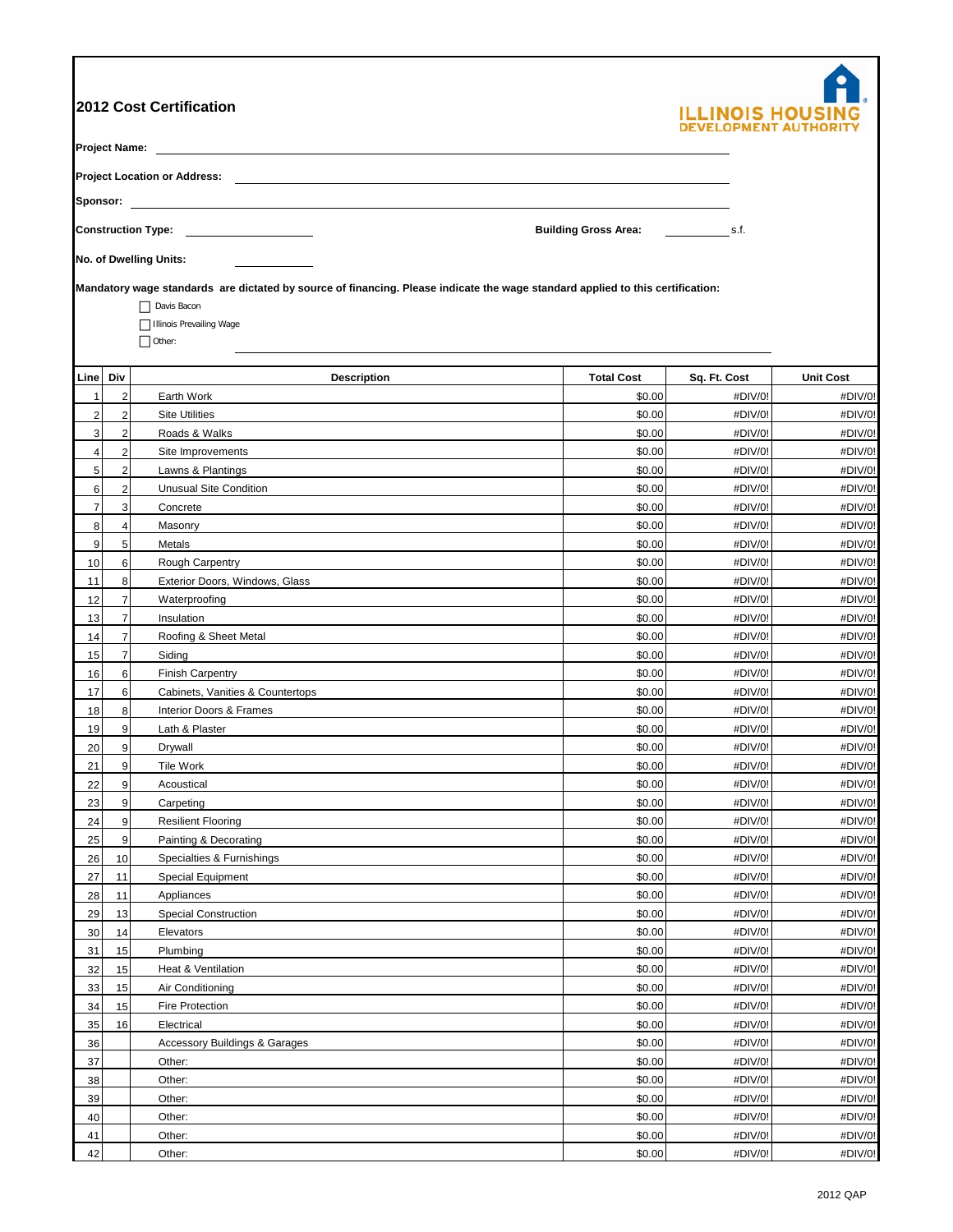| 43 | Other:                         |       | \$0.00 | #DIV/0! | #DIV/0! |
|----|--------------------------------|-------|--------|---------|---------|
| 44 | <b>Total Construction Cost</b> |       | \$0.00 | #DIV/0! | #DIV/0! |
| 45 | <b>GENERAL REQUIREMENTS</b>    |       | \$0.00 | #DIV/0! | #DIV/0! |
| 46 | OVERHEAD                       |       | \$0.00 | #DIV/0! | #DIV/0! |
| 47 | <b>PROFIT</b>                  |       | \$0.00 | #DIV/0! | #DIV/0! |
| 50 | Total                          |       | \$0.00 | #DIV/0! | #DIV/0! |
|    | <b>Contractor:</b><br>By:      | Date: |        |         |         |
|    |                                |       |        |         |         |
|    | Its:                           |       |        |         |         |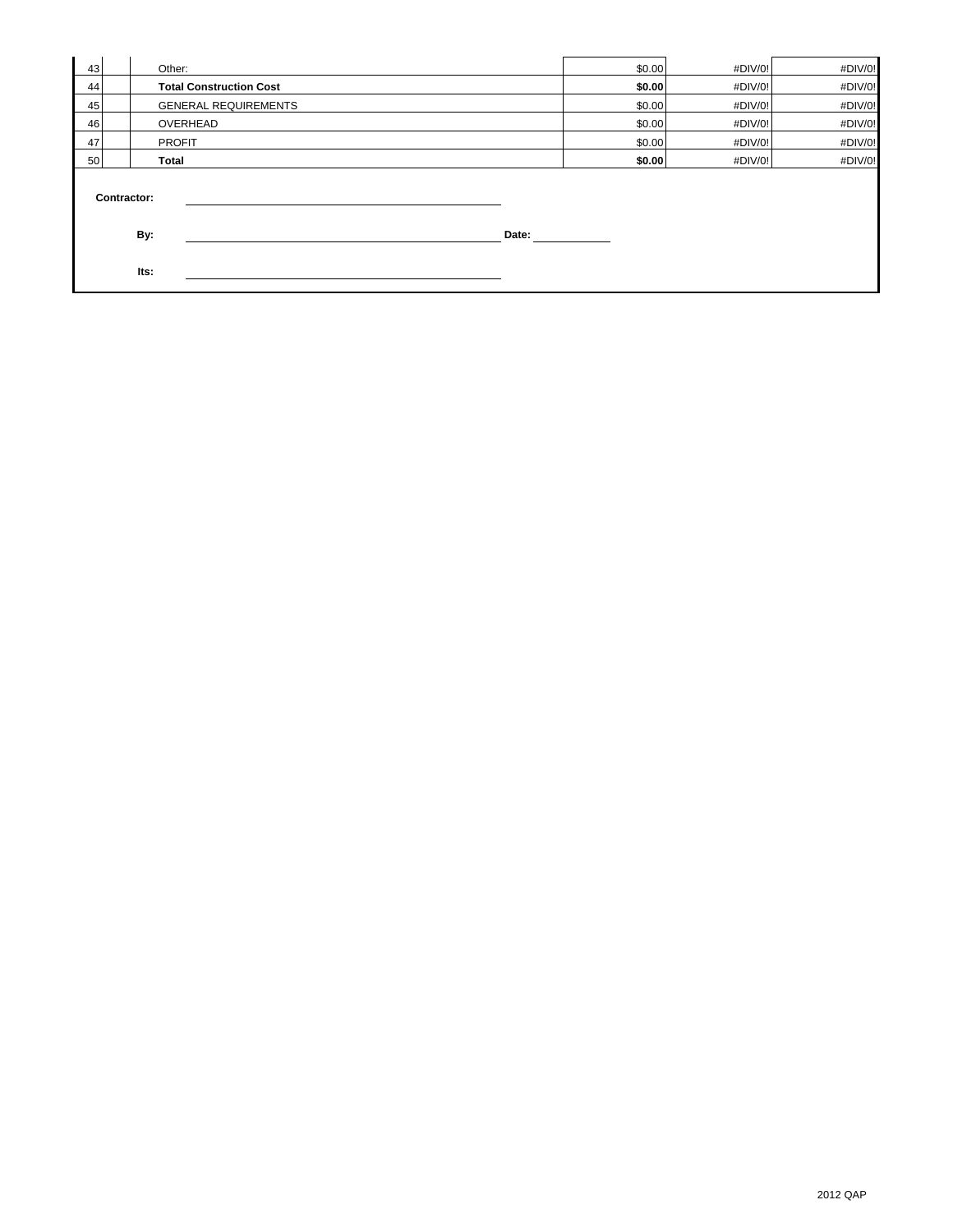#### **2012 Organizational Chart**

**Project Name: Project Address:** **ILLINOIS HOUSING**<br>DEVELOPMENT AUTHORITY

#### **INSTRUCTIONS:**

1. Complete an ownership flow chart consisting of **ALL** entities within the proposed owner adding and deleting boxes as needed. **See example below and change as needed.**

2. Indicate proposed ownership percentages for **ALL** entities in the chart.

3. LLC's must indicate **ALL** members and identify the managing member.

4. Corporations must indicate **ALL** shareholders.

5. Non-profit organizations must indicate **ALL** board members

6. Use the Notes section to provide any additional information not adequately captured here.

## **NOTE: ALL ENTITIES APPEARING ON THE ORGANIZATION CHART MUST ALSO APPEAR ON THE DEVELOPMENT EXPERIENCE CERTIFICATION FORM. ENTITIES NOT APPEARING ON THE CHART WILL NOT BE CONSIDERED OWNERS OR SPONSORS.**

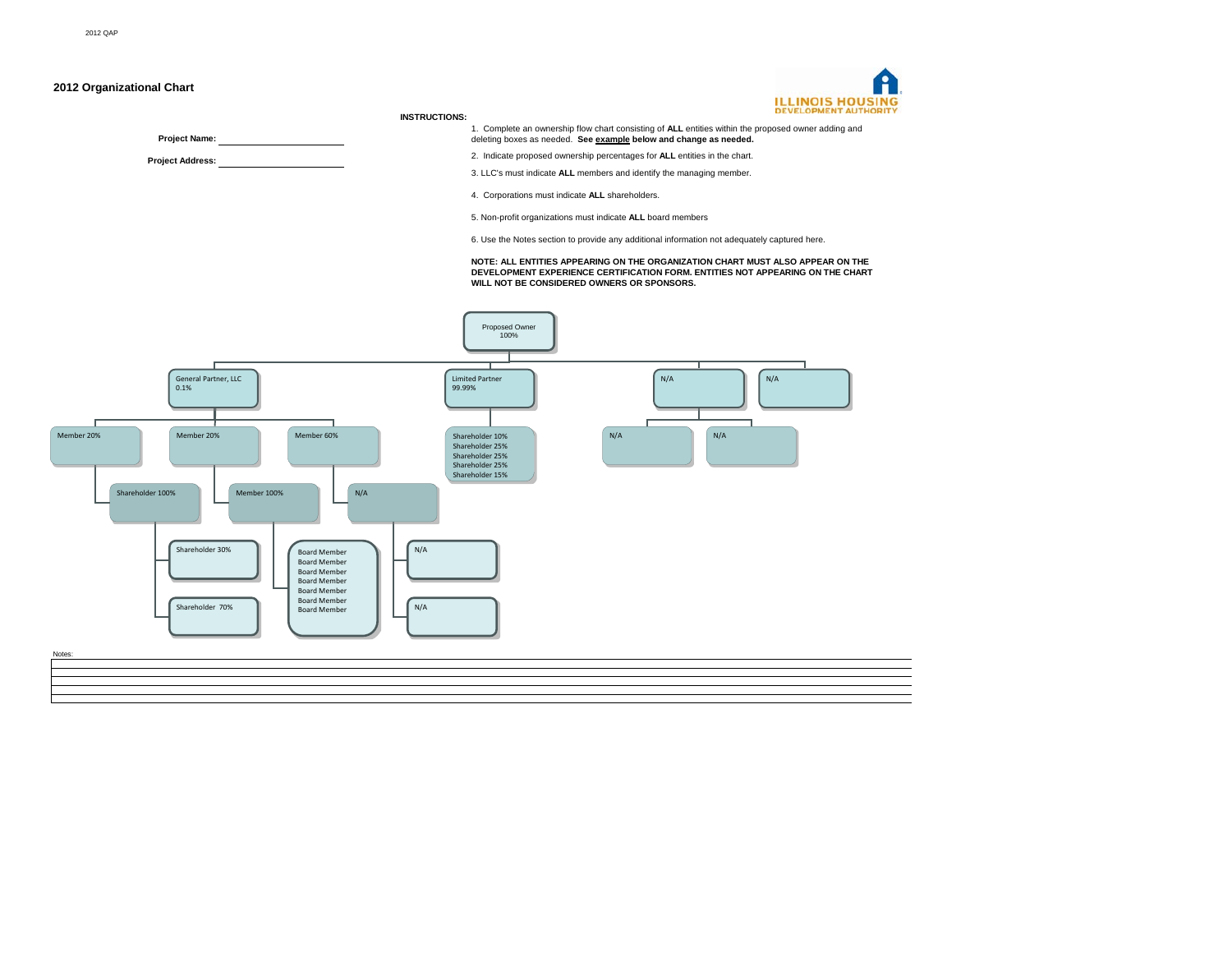

I / We hereby certify that the information contained herein is accurate and complete, to the best of my knowledge, and that there are no material misrepresentations.

#### **NOTE: ALL PROJECT SPONSORS REFLECTED IN THE ORGANIZATIONAL CHART MUST SIGN BELOW**

| Sponsor:<br><u>state and the state of the state of the state of the state of the state of the state of the state of the state of the state of the state of the state of the state of the state of the state of the state of the state of the</u> |                                                                                                                                                                                                                                |                                                      |
|--------------------------------------------------------------------------------------------------------------------------------------------------------------------------------------------------------------------------------------------------|--------------------------------------------------------------------------------------------------------------------------------------------------------------------------------------------------------------------------------|------------------------------------------------------|
| Signature:                                                                                                                                                                                                                                       | Signature: The contract of the contract of the contract of the contract of the contract of the contract of the contract of the contract of the contract of the contract of the contract of the contract of the contract of the |                                                      |
| Printed:                                                                                                                                                                                                                                         | Printed:                                                                                                                                                                                                                       | Printed:                                             |
|                                                                                                                                                                                                                                                  |                                                                                                                                                                                                                                | <u> 1980 - Jan Barbara Barbara, manazarta da kas</u> |
| lts:                                                                                                                                                                                                                                             | Its:                                                                                                                                                                                                                           | Its:                                                 |
|                                                                                                                                                                                                                                                  |                                                                                                                                                                                                                                |                                                      |
| Date:                                                                                                                                                                                                                                            | Date:                                                                                                                                                                                                                          | Date:                                                |
|                                                                                                                                                                                                                                                  |                                                                                                                                                                                                                                |                                                      |

| Sponsor:<br>the contract of the contract of the contract of the contract of the contract of | Sponsor:<br>the contract of the contract of the contract of the contract of the contract of the contract of              |                                                                                 |
|---------------------------------------------------------------------------------------------|--------------------------------------------------------------------------------------------------------------------------|---------------------------------------------------------------------------------|
|                                                                                             |                                                                                                                          |                                                                                 |
| Printed:                                                                                    | Printed:                                                                                                                 | Printed:                                                                        |
|                                                                                             |                                                                                                                          |                                                                                 |
| lts:                                                                                        | <u> 1980 - Jan Stein Harry Harry Harry Harry Harry Harry Harry Harry Harry Harry Harry Harry Harry Harry Harry Har</u>   | lts:                                                                            |
|                                                                                             | lts:                                                                                                                     |                                                                                 |
| Date:                                                                                       | Date:                                                                                                                    | Date:                                                                           |
| the contract of the contract of the contract of the contract of the contract of             | <u>state and the state of the state of the state of the state of the state of the state of the state of the state of</u> | the contract of the contract of the contract of the contract of the contract of |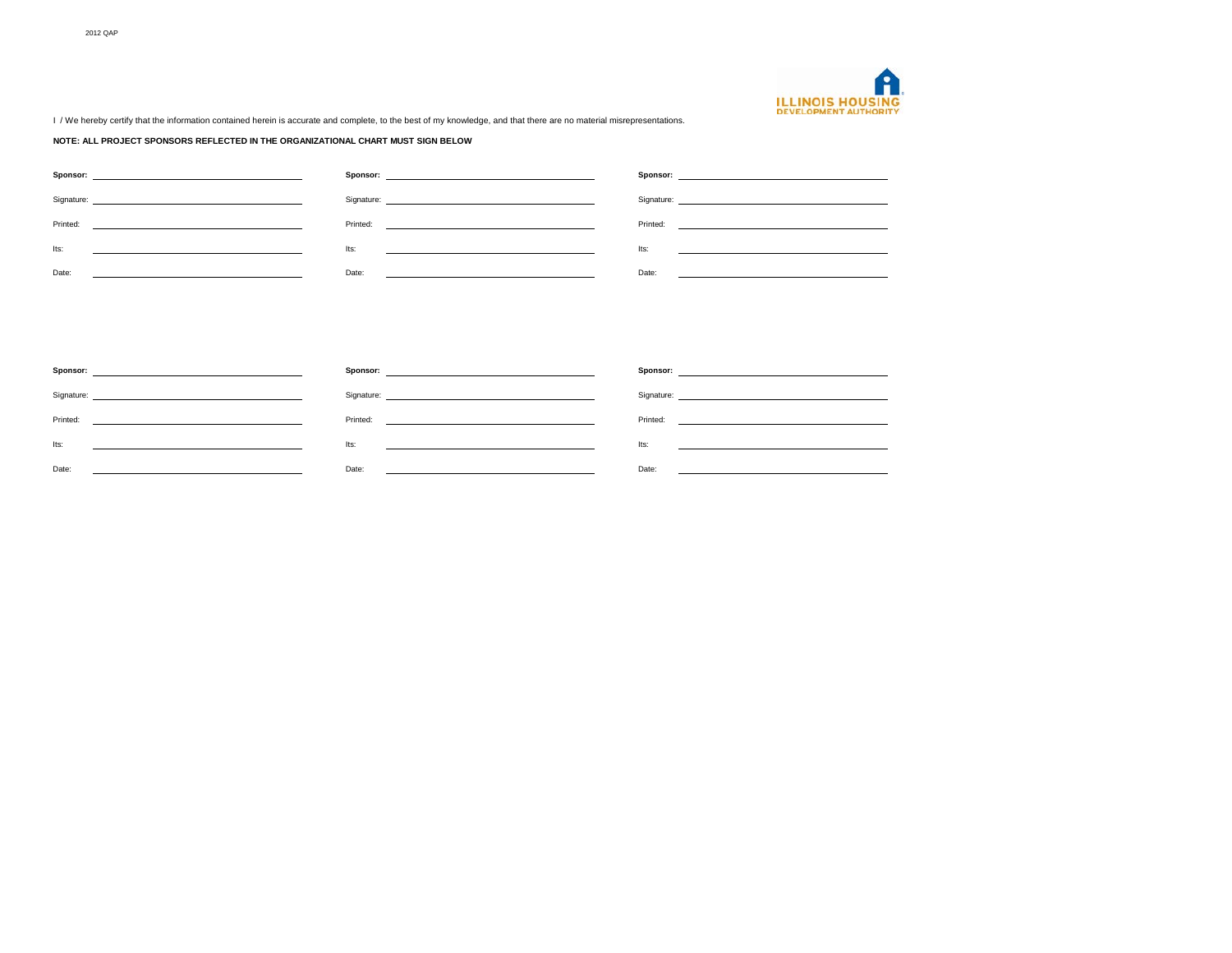# **2012 Ownership Experience Certification**



**EVERY** entity listed on the Organizational Chart **MUST** be identified below

| <b>Entity Name</b> | <b>Contact Person</b> | <b>Address</b> | City, State, Zip | Telephone | <b>E-Mail Address</b> | <b>Date Formed</b> |
|--------------------|-----------------------|----------------|------------------|-----------|-----------------------|--------------------|
|                    |                       |                |                  |           |                       |                    |
|                    |                       |                |                  |           |                       |                    |
|                    |                       |                |                  |           |                       |                    |
|                    |                       |                |                  |           |                       |                    |
|                    |                       |                |                  |           |                       |                    |
|                    |                       |                |                  |           |                       |                    |
|                    |                       |                |                  |           |                       |                    |
|                    |                       |                |                  |           |                       |                    |
|                    |                       |                |                  |           |                       |                    |
|                    |                       |                |                  |           |                       |                    |
|                    |                       |                |                  |           |                       |                    |
|                    |                       |                |                  |           |                       |                    |
|                    |                       |                |                  |           |                       |                    |
|                    |                       |                |                  |           |                       |                    |
|                    |                       |                |                  |           |                       |                    |
|                    |                       |                |                  |           |                       |                    |
|                    |                       |                |                  |           |                       |                    |
|                    |                       |                |                  |           |                       |                    |
|                    |                       |                |                  |           |                       |                    |
|                    |                       |                |                  |           |                       |                    |
|                    |                       |                |                  |           |                       |                    |
|                    |                       |                |                  |           |                       |                    |
|                    |                       |                |                  |           |                       |                    |
|                    |                       |                |                  |           |                       |                    |
|                    |                       |                |                  |           |                       |                    |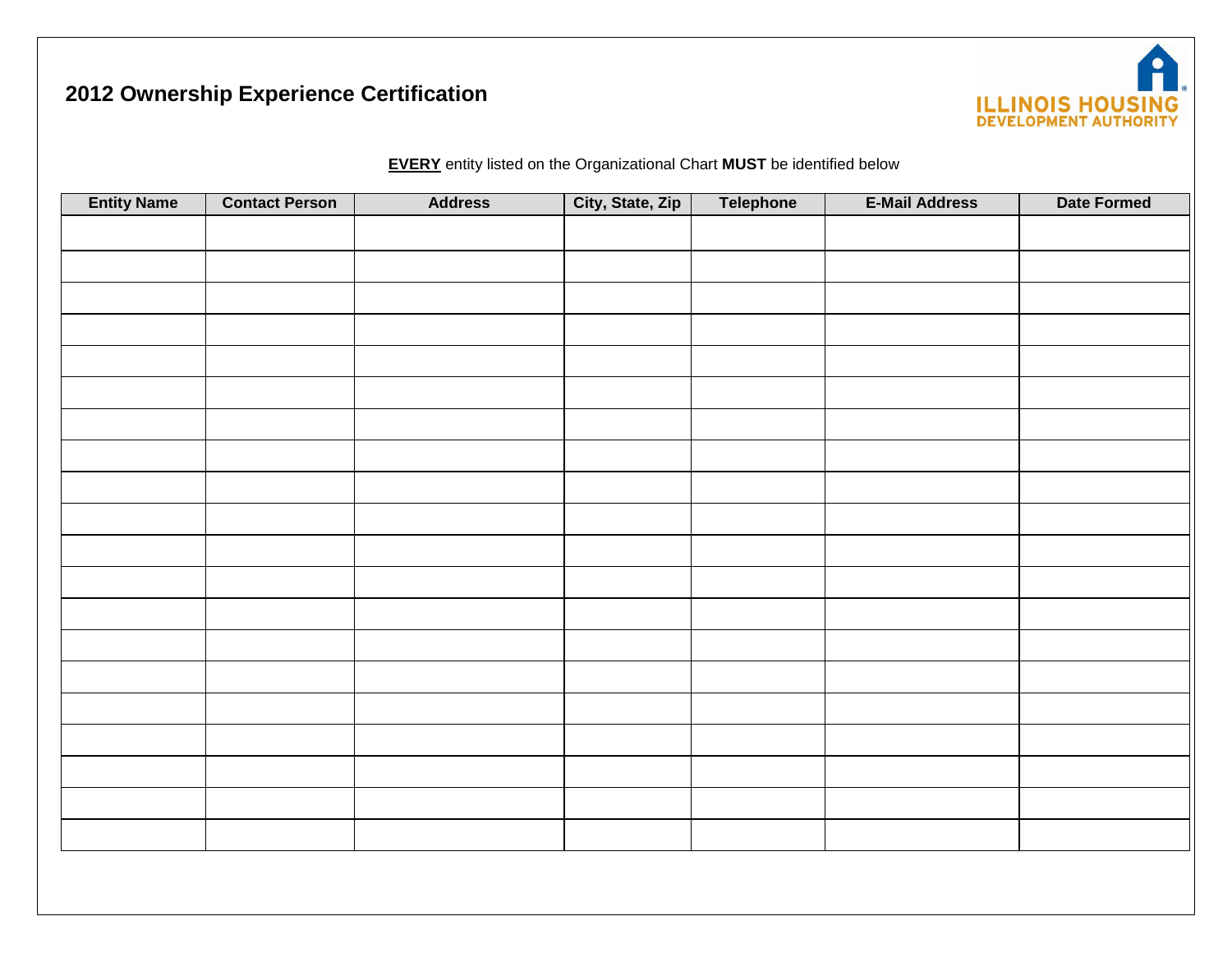## **Instructions:**

(1) The following questions apply to **EVERY** entity (with the exception of the LIHTC syndicator) listed on the Organizational Chart.

- (2) **ALL** questions **MUST** be answered
- (3) **ANY** 'Yes' answer **MUST** indicate which entity or entities the answer applies to in the column on the right.
- (4) Attach separate documentation detailing the circumstances surrounding any 'Yes" answer
- (5) The term "Program" refers to the Tax Credit program or other government-sponsored housing programs

| a.           | Has any entity (including any affiliates) been cited for material and/or<br>continuing, but curable, noncompliance?                                                                                                                                               |              | Yes | $\blacksquare$ | No |  |
|--------------|-------------------------------------------------------------------------------------------------------------------------------------------------------------------------------------------------------------------------------------------------------------------|--------------|-----|----------------|----|--|
| b.           | Has any entity (including any affiliates) experienced any events of<br>foreclosure or failed to perform under the terms of a workout<br>agreement over the past three (3) years?                                                                                  | $\perp$      | Yes | $\Box$         | No |  |
| C.           | Has any entity (including any affiliates) declared bankruptcy over the<br>past three (3) years?                                                                                                                                                                   | $\Box$       | Yes | $\Box$         | No |  |
| d.           | Has any entity (including any affiliates) experienced a mortgage<br>default or arrearage of three months or more within the last three (3)<br>years?                                                                                                              | $\perp$      | Yes | $\blacksquare$ | No |  |
| е.           | Has any entity (including any affiliates) been involved in any<br>development awarded Tax Credits where there has been a change in<br>general partners or managing members during the last three (3)<br>years?                                                    | $\Box$       | Yes | $\mathcal{L}$  | No |  |
| $f_{\rm{r}}$ | Has any entity (including any affiliates) participated in a development<br>that has been monitored and determined to have uncorrected<br>noncompliance more than three months from the date of notification in<br>the past three (3) years?                       |              | Yes | $\blacksquare$ | No |  |
| g.           | Has any entity (including any affiliates) failed to pay any fee or<br>expense due to the Authority or any other state allocating agency,<br>including outstanding compliance monitoring fees in the past three (3)<br>years?                                      | $\Box$       | Yes | $\Box$         | No |  |
| h.           | Has any entity (including any affiliates) been involved in any<br>development awarded Tax Credits by the Authority or any other state<br>allocating agency in 2007 or earlier for which either the permanent<br>financing or equity investment has not closed?    |              | Yes |                | No |  |
| i.           | Has any entity (including any affiliates) been involved in any<br>development awarded Tax Credits in 2006 or earlier for which all<br>requirements for Authority issuance of 8609s, or any other state<br>allocating agency issuance of 8609s, have not been met? | $\Box$       | Yes |                | No |  |
| j.           | Are there any unsatisfied liens or claims against any entity (including<br>any affiliates) or property owned by the Sponsor (including any<br>affiliates)?                                                                                                        | $\mathsf{L}$ | Yes | $\blacksquare$ | No |  |
| k.           | Has any entity (including any affiliates) been debarred or received a<br>limited denial of participation in the past three (3) years by any federal                                                                                                               | $\Box$       | Yes | $\blacksquare$ | No |  |
|              |                                                                                                                                                                                                                                                                   |              |     |                |    |  |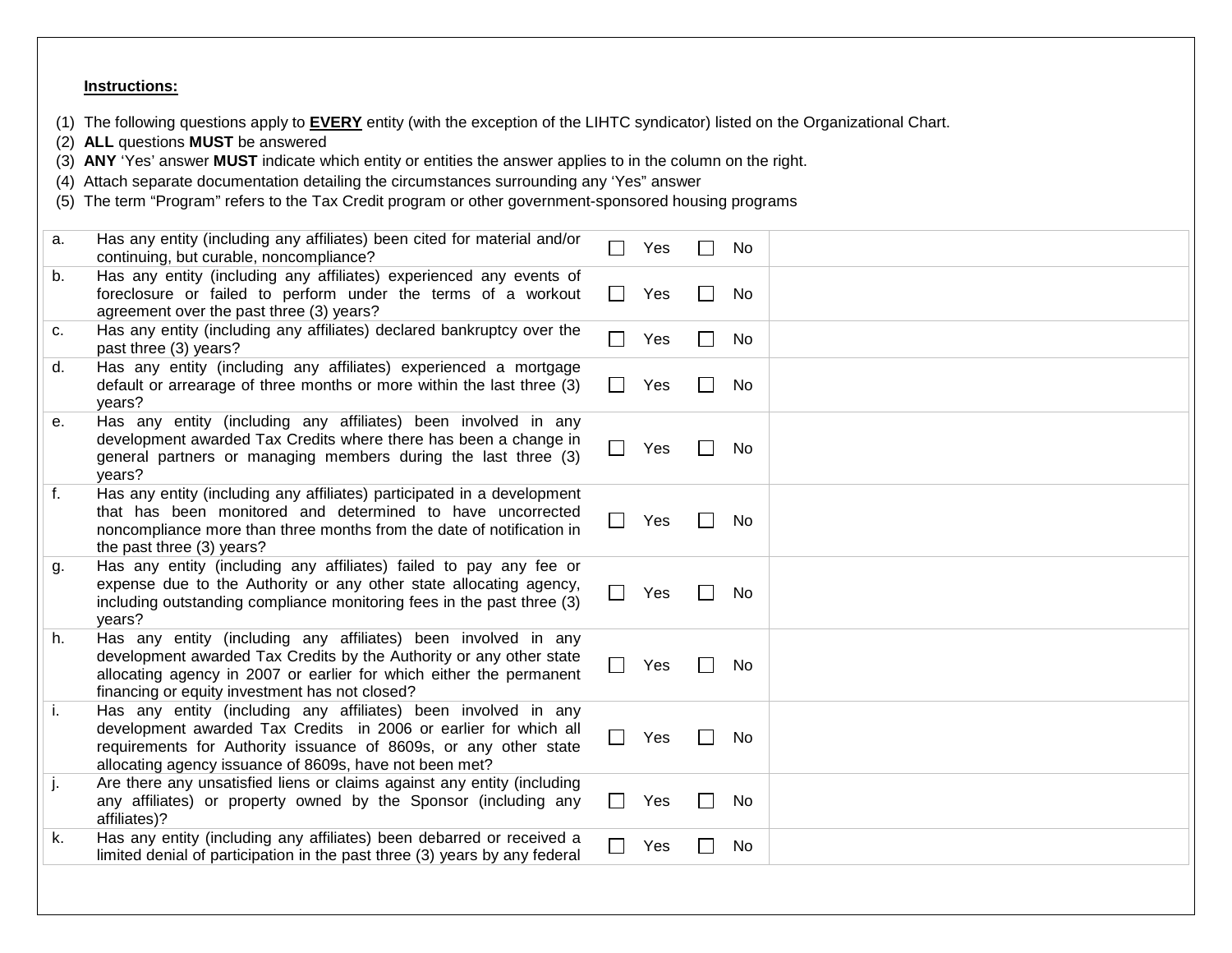|    | or state agency from participating in any development program?                                                                                                          |     |                |     |
|----|-------------------------------------------------------------------------------------------------------------------------------------------------------------------------|-----|----------------|-----|
|    | Has any entity (including any affiliates) materially misrepresented<br>facts on any Application to participate in a Program?                                            | Yes | e d            | No. |
| m. | Has any entity (including any affiliates) received negative results on<br>any physical inspection performed by a Program administrator?                                 | Yes | $\mathbb{R}^n$ | No. |
| n. | Has any entity (including any affiliates) failed to provide and maintain<br>amenities or services as represented in a Program application?                              | Yes |                | No. |
| 0. | Has any entity (including any affiliates) failed to rehabilitate or<br>construct a development according to the governing architectural and<br>construction guidelines? | Yes |                | No. |
| p. | Has any entity (including any affiliates) participated in a development<br>where an 8823 has been filed?                                                                | Yes |                | No. |
| q. | Has any entity (including any affiliates) participated in a development<br>that involved the involuntary termination of a Tax Credit reservation?                       | Yes |                | No. |

I hereby certify that the information above, and any attached explanation in support thereof, is/are true and correct to the best of my knowledge and belief. I understand that any misrepresentation, false information, or omission may result in disqualification of this Application.

## **NOTE: ALL PROJECT SPONSORS REFLECTED IN THE ORGANIZATIONAL CHART MUST SIGN BELOW**

| Sponsor:   | Sponsor:        | Sponsor:        |
|------------|-----------------|-----------------|
| Signature: | Signature:      | Signature:      |
| Printed:   | Printed:        | Printed:        |
| Its:       | Its:            | Its:            |
| Date       | Date            | Date            |
|            |                 |                 |
| Sponsor:   | <b>Sponsor:</b> | <b>Sponsor:</b> |
| Signature: | Signature:      | Signature:      |
| Printed:   | Printed:        | Printed:        |
| Its:       | Its:            | Its:            |
| Date       | Date            | Date            |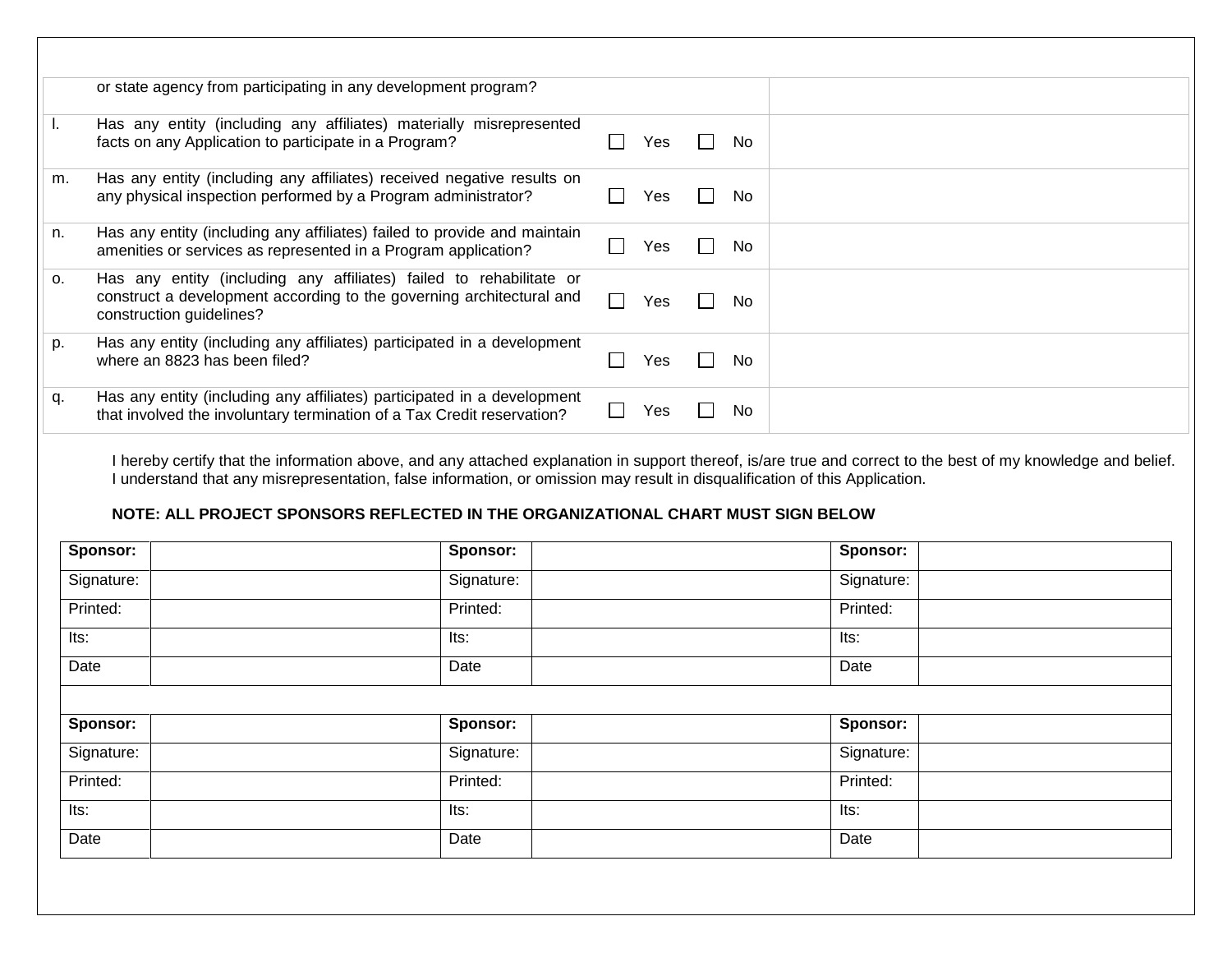

# **2012 OWNERSHIP EXPERIENCE CERTIFICATION**

A **SEPARATE** copy of the following chart must be completed for **EVERY** entity listed on the Organizational Chart detailing all housing projects which have been developed or owned by the entity (including any affiliates). Please list the projects alphabetically by state and make additional copies as needed. **Use only this form, do not attach lists of projects in other formats.**

**Entity:**

| <b>State</b> | <b>Name of Development</b> | <b>Address of Development</b> | <b>Construction Type</b><br>(New Construction,<br>Rehab) | Number of<br><b>Units</b> | Number of Income<br><b>Restricted Units</b> | <b>Governmental Funding</b><br><b>Sources</b><br>(LIHTC, HOME, HUD, Rural<br>Development, etc) | <b>Project Status</b><br>(Placed in Service,<br>Under Construction,<br>Pending) | <b>Comments</b> |
|--------------|----------------------------|-------------------------------|----------------------------------------------------------|---------------------------|---------------------------------------------|------------------------------------------------------------------------------------------------|---------------------------------------------------------------------------------|-----------------|
|              |                            |                               |                                                          |                           |                                             |                                                                                                |                                                                                 |                 |
|              |                            |                               |                                                          |                           |                                             |                                                                                                |                                                                                 |                 |
|              |                            |                               |                                                          |                           |                                             |                                                                                                |                                                                                 |                 |
|              |                            |                               |                                                          |                           |                                             |                                                                                                |                                                                                 |                 |
|              |                            |                               |                                                          |                           |                                             |                                                                                                |                                                                                 |                 |
|              |                            |                               |                                                          |                           |                                             |                                                                                                |                                                                                 |                 |
|              |                            |                               |                                                          |                           |                                             |                                                                                                |                                                                                 |                 |
|              |                            |                               |                                                          |                           |                                             |                                                                                                |                                                                                 |                 |
|              |                            |                               |                                                          |                           |                                             |                                                                                                |                                                                                 |                 |
|              |                            |                               |                                                          |                           |                                             |                                                                                                |                                                                                 |                 |
|              |                            |                               |                                                          |                           |                                             |                                                                                                |                                                                                 |                 |
|              |                            |                               |                                                          |                           |                                             |                                                                                                |                                                                                 |                 |

I hereby certify that the information above, and any attached explanation in support thereof, is/are true and correct to the best of my knowledge and belief. I understand that any misrepresentation, false information, or omission may result in disqualification of this Application.

Furthermore, I hereby authorize the Housing Finance Agency for any State listed above to release to the Illinois Housing Development Authority any information regarding the Project as it relates to project development, project management, compliance, debarment, the curing of or failure to cure any project noncompliance, and any formal or informal action taken with respect to the Sponsor's participation as a sponsor, owner or developer in that State's Low Income Housing Tax Credit program.

| <b>Entity:</b> |  |
|----------------|--|
| Signature:     |  |
| Printed:       |  |
| Its:           |  |
| Date           |  |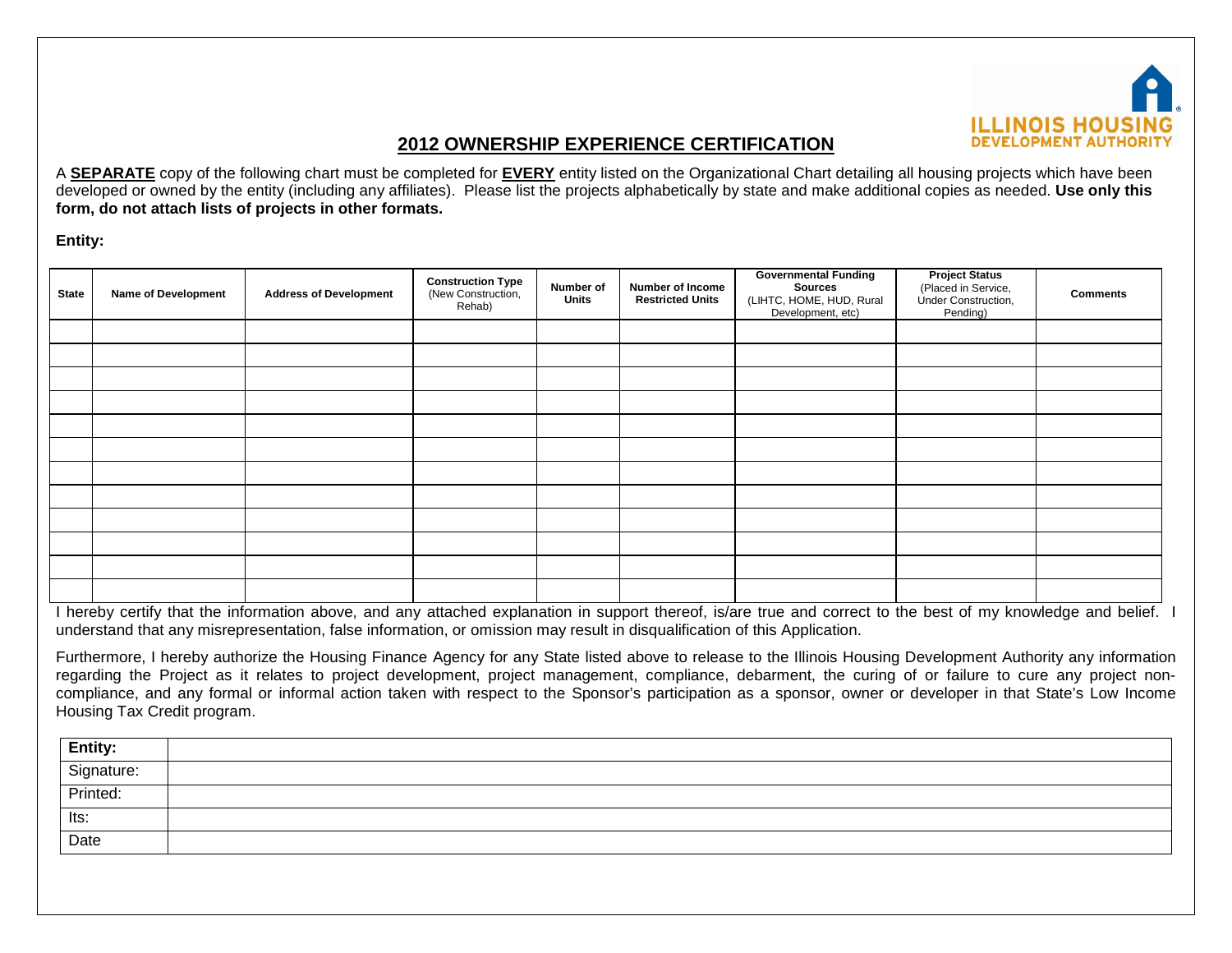# **2012 General Contractor Experience Certification**

| Full Legal Name of General Contractor                                                             |  |
|---------------------------------------------------------------------------------------------------|--|
| <b>Contact Person</b>                                                                             |  |
| Address                                                                                           |  |
| City, State, Zip                                                                                  |  |
| <b>Telephone Number</b>                                                                           |  |
| Fax Number                                                                                        |  |
| E-mail Address                                                                                    |  |
| Legal Status of General Contractor (Individual,<br>Corp. Partnership, etc)                        |  |
| General Contractor was organized on (date)                                                        |  |
| Under the laws of the State of                                                                    |  |
| If, out-of-state corporation, is the General<br>Contractor authorized to do business in Illinois? |  |
|                                                                                                   |  |

**ILLINOIS HOUSIN**<br>DEVELOPMENT AUTHORI

In answering the following questions, the term "Program" refers to the Tax Credit program or other governmentsponsored housing programs.

| а. | Has the General Contractor (including any affiliates) declared bankruptcy over<br>the past three (3) years?                                                                                  | Yes | No |
|----|----------------------------------------------------------------------------------------------------------------------------------------------------------------------------------------------|-----|----|
| b. | Has the General Contractor (including any affiliates) failed to construct or<br>rehabilitate a development according to the governing architectural and<br>construction guidelines or codes? | Yes | No |
| C. | Has the General Contractor (including any affiliates) failed to construct or<br>rehabilitate a development as represented in a Program application?                                          | Yes | No |
| d. | Are there any unsatisfied judgments against the General Contractor (including<br>any affiliates)?                                                                                            | Yes | No |
| е. | Has the General Contractor (including any affiliates) materially misrepresented<br>facts on any Application to participate in a Program?                                                     | Yes | No |
| f. | Has the General Contractor (including any affiliates) ever started a construction<br>job which was completed by another General Contractor?                                                  | Yes | No |

Please attach the Multifamily Real Estate Experience spreadsheet and a thorough explanation for all "yes" answers to the questions listed above.

I hereby certify that the information above, and any attached explanation in support thereof, is/are true and correct to the best of my knowledge and belief. I understand that any misrepresentation, false information, or omission may result in disqualification of this Application.

General Contractor: **CONTENSIST** 

By:  $\frac{2}{\sqrt{2}}$ 

Signature: \_\_\_\_\_\_\_\_\_\_\_\_\_\_\_\_\_\_\_\_\_\_\_\_\_\_\_\_\_\_\_\_\_\_\_\_\_\_\_\_\_\_\_\_\_Date\_\_\_\_\_\_\_\_\_\_\_\_\_\_\_\_\_\_\_\_\_\_\_\_\_\_\_\_\_\_\_\_\_

Please continue to page 2, make additional copies as needed.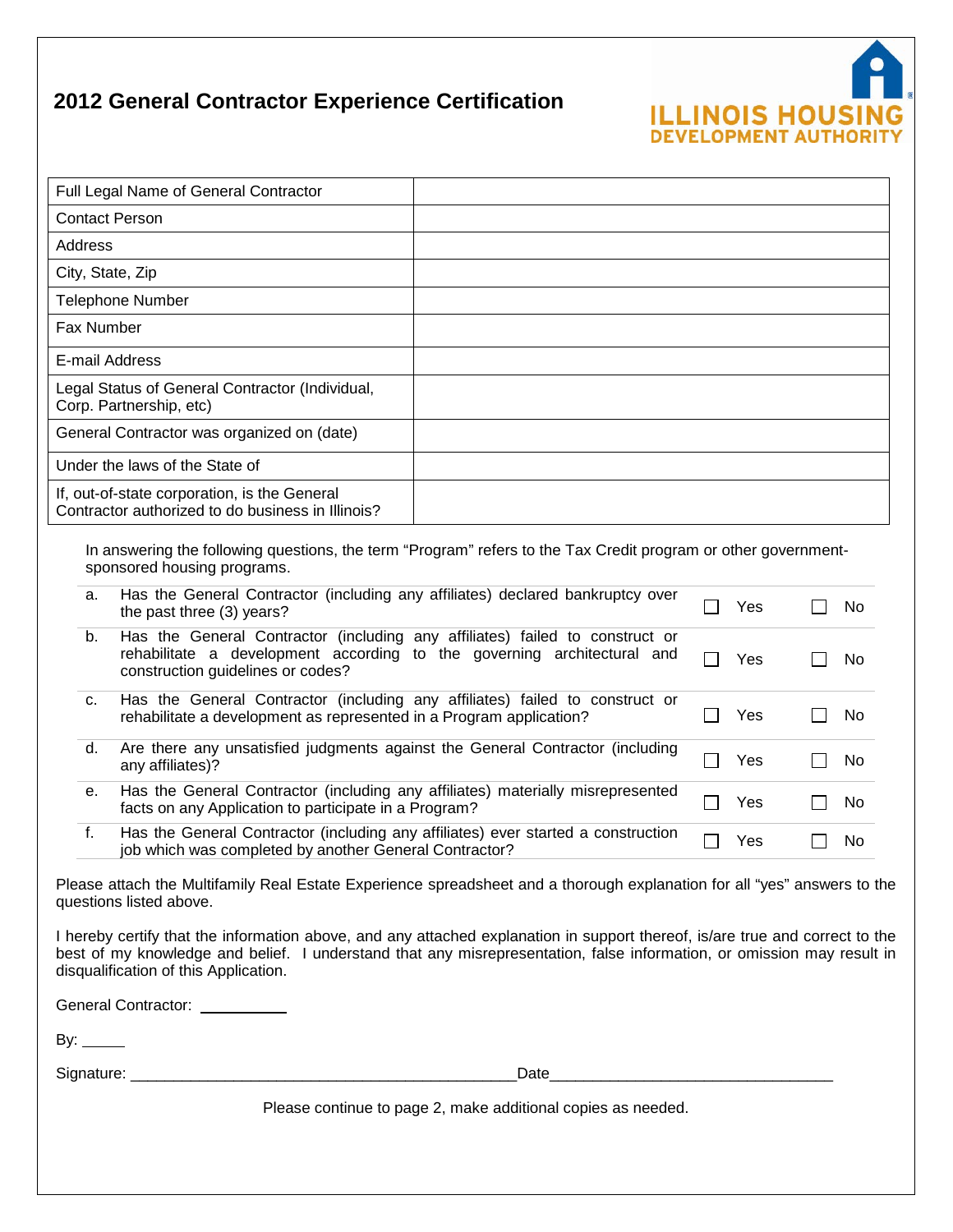

**General Contractor: Project: Project: Project: Project: Project: Project: Project: Project: Project: Project: Project: Project: Project: Project: Project: Project: Project: Project: P** 

Please complete the following chart for all current and completed housing developments **by state** which have been constructed by the General Contractor **(including any affiliates)**. Please make additional copies as needed.

## **2012 General Contractor Experience Certification**

| <b>State</b> | <b>Name of Development</b> | <b>Address of Development</b> | Construction<br>Type<br>(New<br>Construction,<br>Rehab) | Number<br>of Units | <b>Governmental Funding</b><br>Sources<br>(LIHTC, HOME, HUD,<br>Rural Development, etc) | Wage Standard Applied<br>(Davis Bacon, State<br>Prevailing) | <b>Contract Amount</b> | <b>Project Status</b><br>(Completed,<br>Under Construction,<br>Pending) | <b>Comments</b> |
|--------------|----------------------------|-------------------------------|---------------------------------------------------------|--------------------|-----------------------------------------------------------------------------------------|-------------------------------------------------------------|------------------------|-------------------------------------------------------------------------|-----------------|
|              |                            |                               |                                                         |                    |                                                                                         |                                                             |                        |                                                                         |                 |
|              |                            |                               |                                                         |                    |                                                                                         |                                                             |                        |                                                                         |                 |
|              |                            |                               |                                                         |                    |                                                                                         |                                                             |                        |                                                                         |                 |
|              |                            |                               |                                                         |                    |                                                                                         |                                                             |                        |                                                                         |                 |
|              |                            |                               |                                                         |                    |                                                                                         |                                                             |                        |                                                                         |                 |
|              |                            |                               |                                                         |                    |                                                                                         |                                                             |                        |                                                                         |                 |
|              |                            |                               |                                                         |                    |                                                                                         |                                                             |                        |                                                                         |                 |
|              |                            |                               |                                                         |                    |                                                                                         |                                                             |                        |                                                                         |                 |
|              |                            |                               |                                                         |                    |                                                                                         |                                                             |                        |                                                                         |                 |
|              |                            |                               |                                                         |                    |                                                                                         |                                                             |                        |                                                                         |                 |
|              |                            |                               |                                                         |                    |                                                                                         |                                                             |                        |                                                                         |                 |
|              |                            |                               |                                                         |                    |                                                                                         |                                                             |                        |                                                                         |                 |
|              |                            |                               |                                                         |                    |                                                                                         |                                                             |                        |                                                                         |                 |
|              |                            |                               |                                                         |                    |                                                                                         |                                                             |                        |                                                                         |                 |
|              |                            |                               |                                                         |                    |                                                                                         |                                                             |                        |                                                                         |                 |

I hereby certify that the information above, and any attached explanation in support thereof, is/are true and correct to the best of my knowledge and belief. I understand that any misrepresentation, false information, or omission may result in disqualification of this Application.

I hereby authorize the Housing Finance Agency for the State listed above to release to the Illinois Housing Development Authority any information regarding the General Contractor as it relates to project construction, project management, compliance, debarment, the curing of or failure to cure any project noncompliance, and any formal or informal action taken with respect to the General Contractor's participation as a developer or contractor in that State's Low Income Housing Tax Credit program.

General Contractor: By: By:

Signature: \_\_\_\_\_\_\_\_\_\_\_\_\_\_\_\_\_\_\_\_\_\_\_\_\_\_\_\_\_\_\_\_\_\_\_\_\_\_\_\_\_\_\_\_\_Date\_\_\_\_\_\_\_\_\_\_\_\_\_\_\_\_\_\_\_\_\_\_\_\_\_\_\_\_\_\_\_\_\_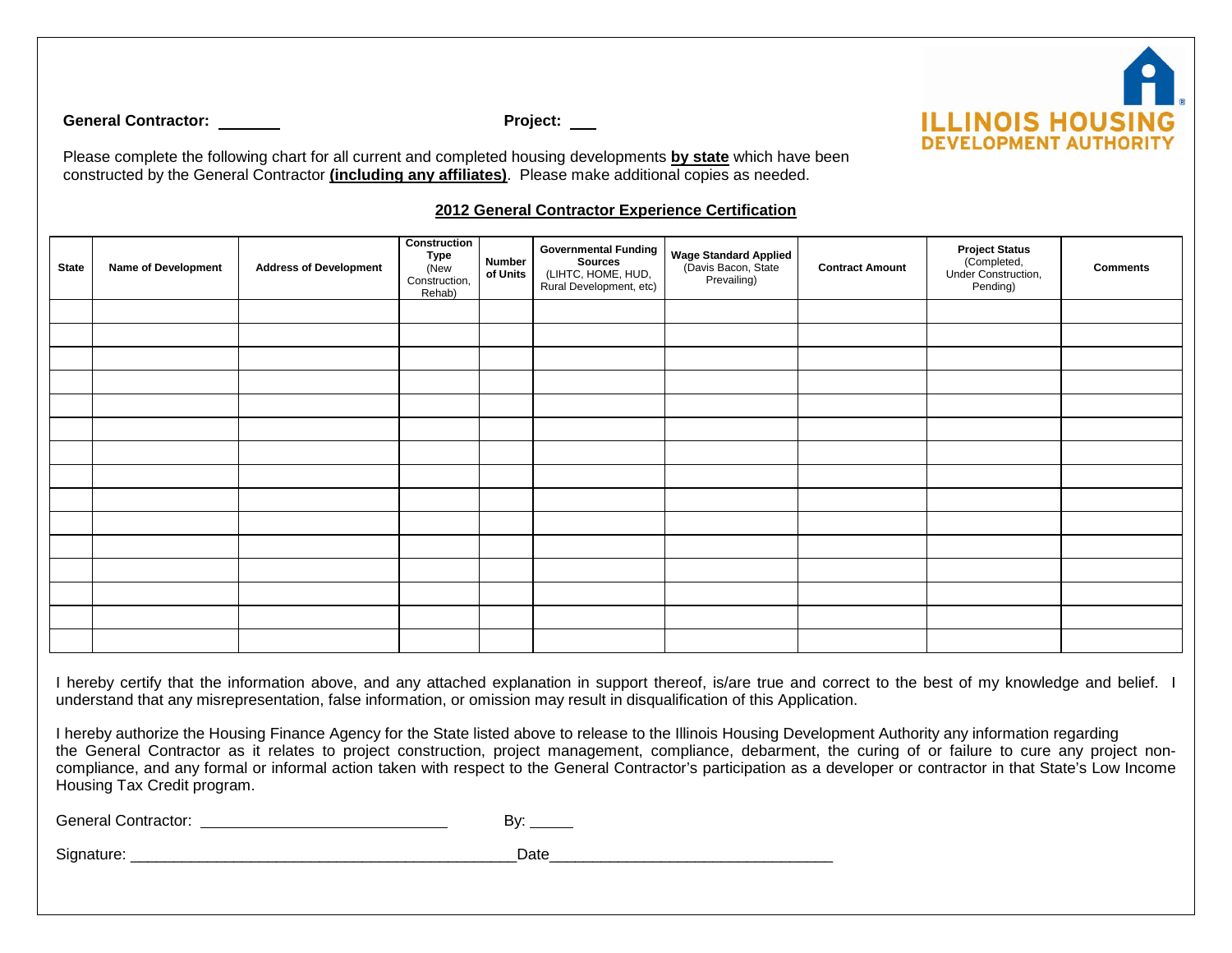# **ILLINOIS HOUSING**<br>DEVELOPMENT AUTHORITY

# **2012 Property Manager Experience Certification**

| Full Legal Name of Property Manager                                                                                                 |  |
|-------------------------------------------------------------------------------------------------------------------------------------|--|
| <b>Contact Person</b>                                                                                                               |  |
| Address                                                                                                                             |  |
| City, State, Zip                                                                                                                    |  |
| <b>Telephone Number</b>                                                                                                             |  |
| <b>Fax Number</b>                                                                                                                   |  |
| E-mail Address                                                                                                                      |  |
| Legal Status of Property Manager (Individual, Corp.<br>Partnership, etc)                                                            |  |
| Property Manager was organized on (date)                                                                                            |  |
| Under the laws of the State of                                                                                                      |  |
| If, out-of-state corporation, is the Property Manager<br>authorized to do business in Illinois?                                     |  |
| Please list any licenses, certificates, accreditations,<br>professional memberships and/or associations of<br>the Property Manager. |  |

In answering the following questions, the term "Program" refers to the Tax Credit program or other governmentsponsored housing programs.

| a. | Has the Property Manager (including any affiliates) participated in a development<br>that was cited for material and/or continuing, but curable, noncompliance?                                                                                    | Yes | No.       |
|----|----------------------------------------------------------------------------------------------------------------------------------------------------------------------------------------------------------------------------------------------------|-----|-----------|
| b. | Has the Property Manager (including any affiliates) declared bankruptcy over the<br>past three (3) years?                                                                                                                                          | Yes | <b>No</b> |
| C. | Has the Property Manager (including any affiliates) participated in a development<br>that has been monitored and determined to have uncorrected noncompliance<br>more than three months from the date of notification in the past three (3) years? | Yes | No.       |
| d. | Are there any unsatisfied liens or claims against the Property Manager (including<br>any affiliates) or property owned by the Property Manager (including any<br>affiliates)?                                                                      | Yes | <b>No</b> |
| е. | Has the Property Manager (including any affiliates) materially misrepresented<br>facts on any Application to participate in a Program?                                                                                                             | Yes | <b>No</b> |
| f. | Has the Property Manager (including any affiliates) received negative results on<br>any physical inspection performed by a Program administrator?                                                                                                  | Yes | <b>No</b> |
| g. | Has the Property Manager (including any affiliates) failed to provide and maintain<br>amenities or services as represented in a Program application?                                                                                               | Yes | <b>No</b> |
| h. | Has the Property Manager (including any affiliates) participated in a development<br>where an 8823 has been filed?                                                                                                                                 | Yes | No        |
| i. | Has the Property Manager (including any affiliates) failed to perform under the<br>terms of a workout agreement over the past three (3) years?                                                                                                     | Yes | No        |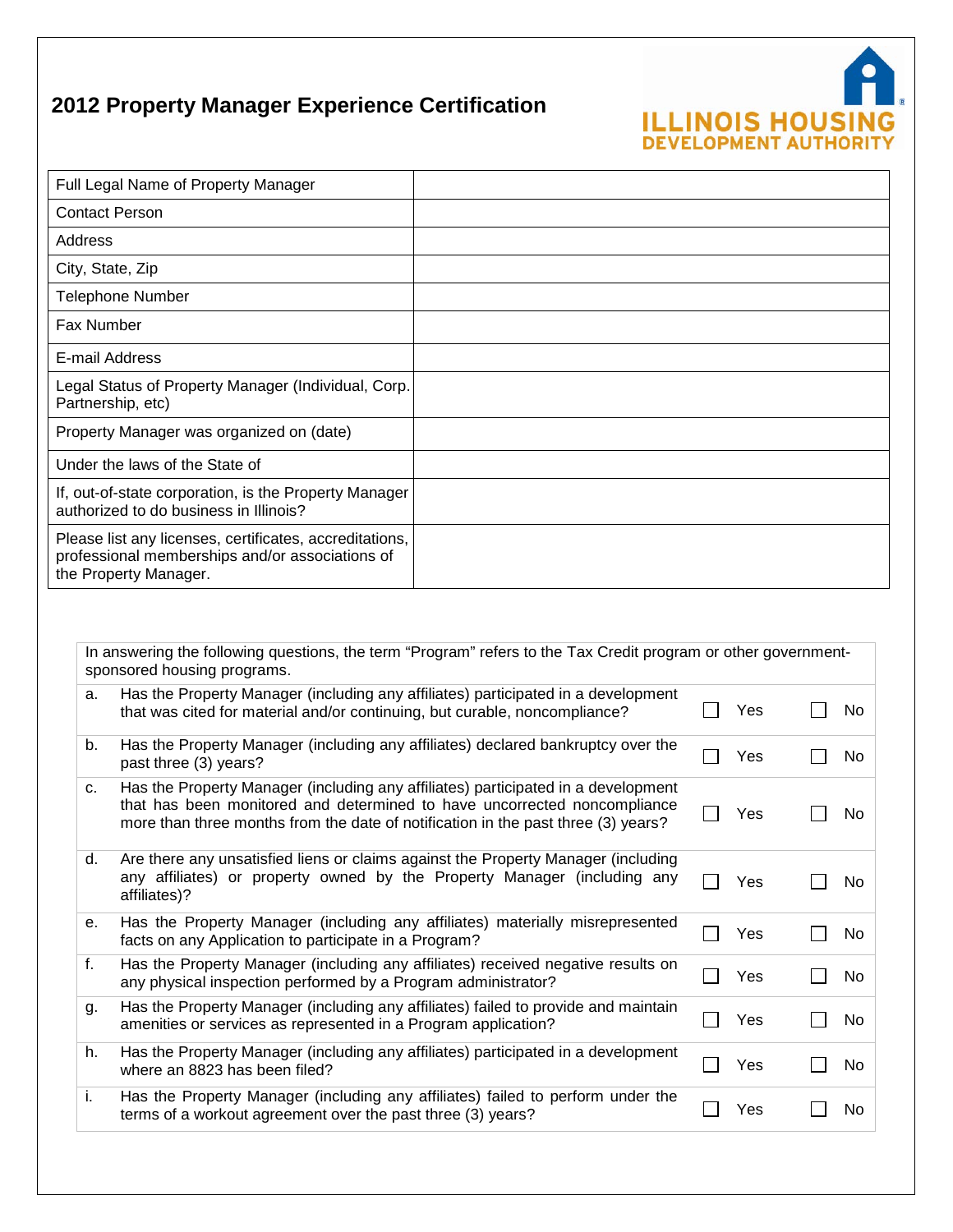| j. |                                                                                                                                                                                          |     |     |
|----|------------------------------------------------------------------------------------------------------------------------------------------------------------------------------------------|-----|-----|
|    | Has the Property Manager (including any affiliates) ever had any licenses,<br>certificates, or accreditations revoked, suspended, restricted, or in any manner<br>limited or terminated? | Yes | No. |
| k. | Has the Property Manager (including any affiliates) ever been the subject of a<br>housing discrimination complaint and/or housing discrimination lawsuit?                                | Yes | No  |
| Ъ. | Has the Property Manager (including any affiliates) ever been involved in a<br>governmental and/or judicial "Fair Housing" law violation action?                                         | Yes | No. |
|    |                                                                                                                                                                                          |     |     |
|    |                                                                                                                                                                                          |     |     |
|    | Please attach the Multifamily Real Estate Experience spreadsheet and a thorough explanation for all "yes" answers to the<br>questions listed above.                                      |     |     |

Property Manager: \_\_\_\_\_\_\_\_\_\_

By:  $\_\_\_\_\_\_\_\$ 

Signature: \_\_\_\_\_\_\_\_\_\_\_\_\_\_\_\_\_\_\_\_\_\_\_\_\_\_\_\_\_\_\_\_\_\_\_\_\_\_\_\_\_\_\_\_\_Date\_\_\_\_\_\_\_\_\_\_\_\_\_\_\_\_\_\_\_\_\_\_\_\_\_\_\_\_\_\_\_\_\_

Please continue to page 3, make additional copies as needed.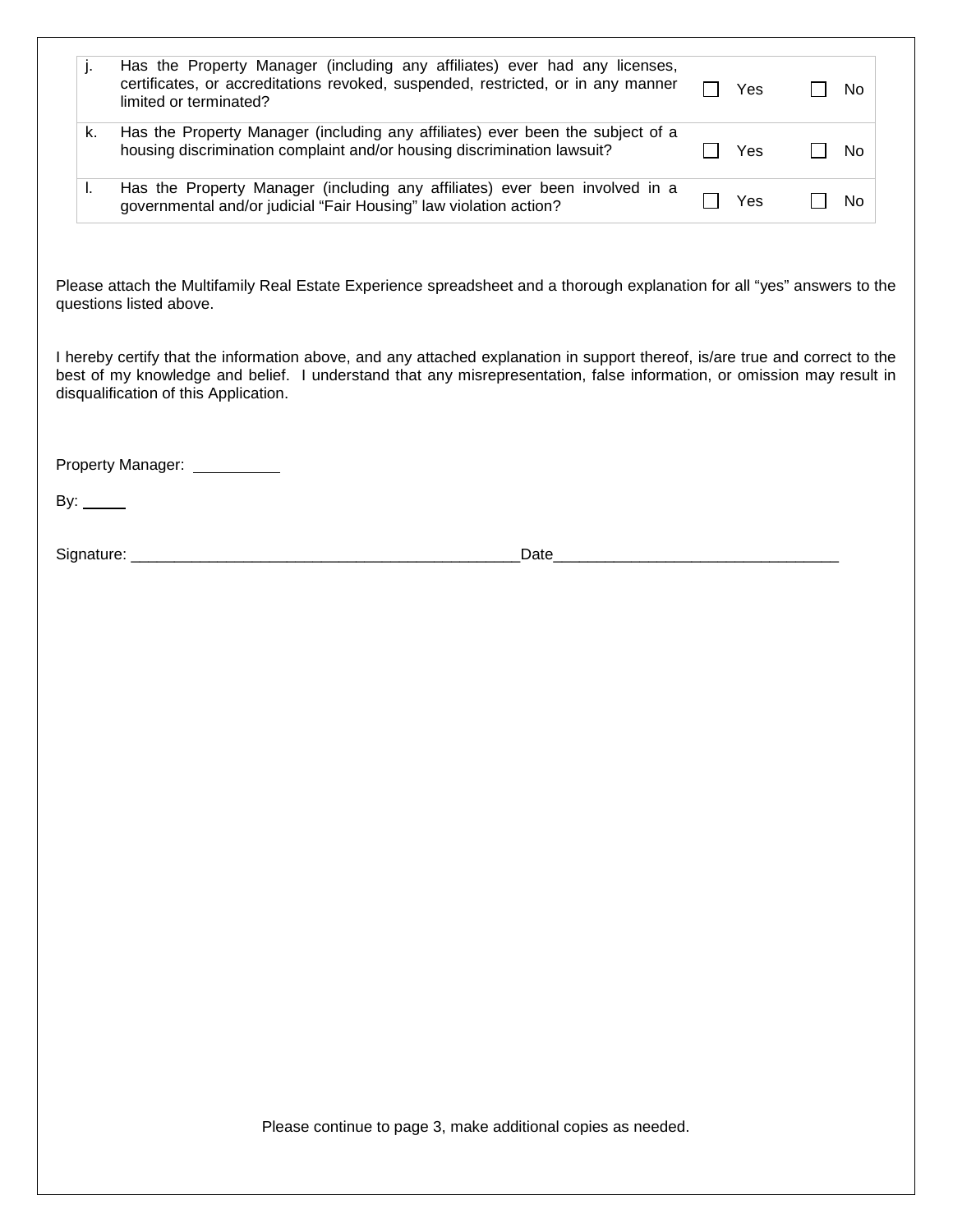

**Property Manager: Project: Project: Project: Project: Project: Project: Project: Project: Project: Project: Project: Project: Project: Project: Project: Project: Project: Project: Pro** 

Please complete the following chart for all current and completed housing developments **by state** which have been managed by the Property Manager **(including any affiliates)**. Please make additional copies as needed.

## **2012 PROPERTY MANAGAGER EXPERIENCE CERTIFICATION**

| <b>State</b> | Name of Development | <b>Address of Development</b> | Number of<br>Units | Number of<br><b>Restricted Units</b> | <b>Governmental Funding</b><br><b>Sources</b><br>(LIHTC, HOME, HUD, Rural<br>Development, etc) | <b>Project Status</b><br>(Place in Service,<br>Under Construction,<br>Pending) | <b>Placed in Service Date</b><br>and<br><b>Years Managed</b> | <b>Comments</b> |
|--------------|---------------------|-------------------------------|--------------------|--------------------------------------|------------------------------------------------------------------------------------------------|--------------------------------------------------------------------------------|--------------------------------------------------------------|-----------------|
|              |                     |                               |                    |                                      |                                                                                                |                                                                                |                                                              |                 |
|              |                     |                               |                    |                                      |                                                                                                |                                                                                |                                                              |                 |
|              |                     |                               |                    |                                      |                                                                                                |                                                                                |                                                              |                 |
|              |                     |                               |                    |                                      |                                                                                                |                                                                                |                                                              |                 |
|              |                     |                               |                    |                                      |                                                                                                |                                                                                |                                                              |                 |
|              |                     |                               |                    |                                      |                                                                                                |                                                                                |                                                              |                 |
|              |                     |                               |                    |                                      |                                                                                                |                                                                                |                                                              |                 |
|              |                     |                               |                    |                                      |                                                                                                |                                                                                |                                                              |                 |
|              |                     |                               |                    |                                      |                                                                                                |                                                                                |                                                              |                 |
|              |                     |                               |                    |                                      |                                                                                                |                                                                                |                                                              |                 |
|              |                     |                               |                    |                                      |                                                                                                |                                                                                |                                                              |                 |
|              |                     |                               |                    |                                      |                                                                                                |                                                                                |                                                              |                 |
|              |                     |                               |                    |                                      |                                                                                                |                                                                                |                                                              |                 |
|              |                     |                               |                    |                                      |                                                                                                |                                                                                |                                                              |                 |
|              |                     |                               |                    |                                      |                                                                                                |                                                                                |                                                              |                 |
|              |                     |                               |                    |                                      |                                                                                                |                                                                                |                                                              |                 |

I hereby certify that the information above, and any attached explanation in support thereof, is/are true and correct to the best of my knowledge and belief. I understand that any misrepresentation, false information, or omission may result in disqualification of this Application.

I hereby authorize the Housing Finance Agency for the State listed above to release to the Illinois Housing Development Authority any information regarding the Property Manager as it relates to project management, compliance, debarment, the curing of or failure to cure any project non-compliance, and any formal or informal action taken with respect to the Property Manager's participation as a manager in that State's Low Income Housing Tax Credit program.

Property Manager: By:

Signature: \_\_\_\_\_\_\_\_\_\_\_\_\_\_\_\_\_\_\_\_\_\_\_\_\_\_\_\_\_\_\_\_\_\_\_\_\_\_\_\_\_\_\_\_\_Date\_\_\_\_\_\_\_\_\_\_\_\_\_\_\_\_\_\_\_\_\_\_\_\_\_\_\_\_\_\_\_\_\_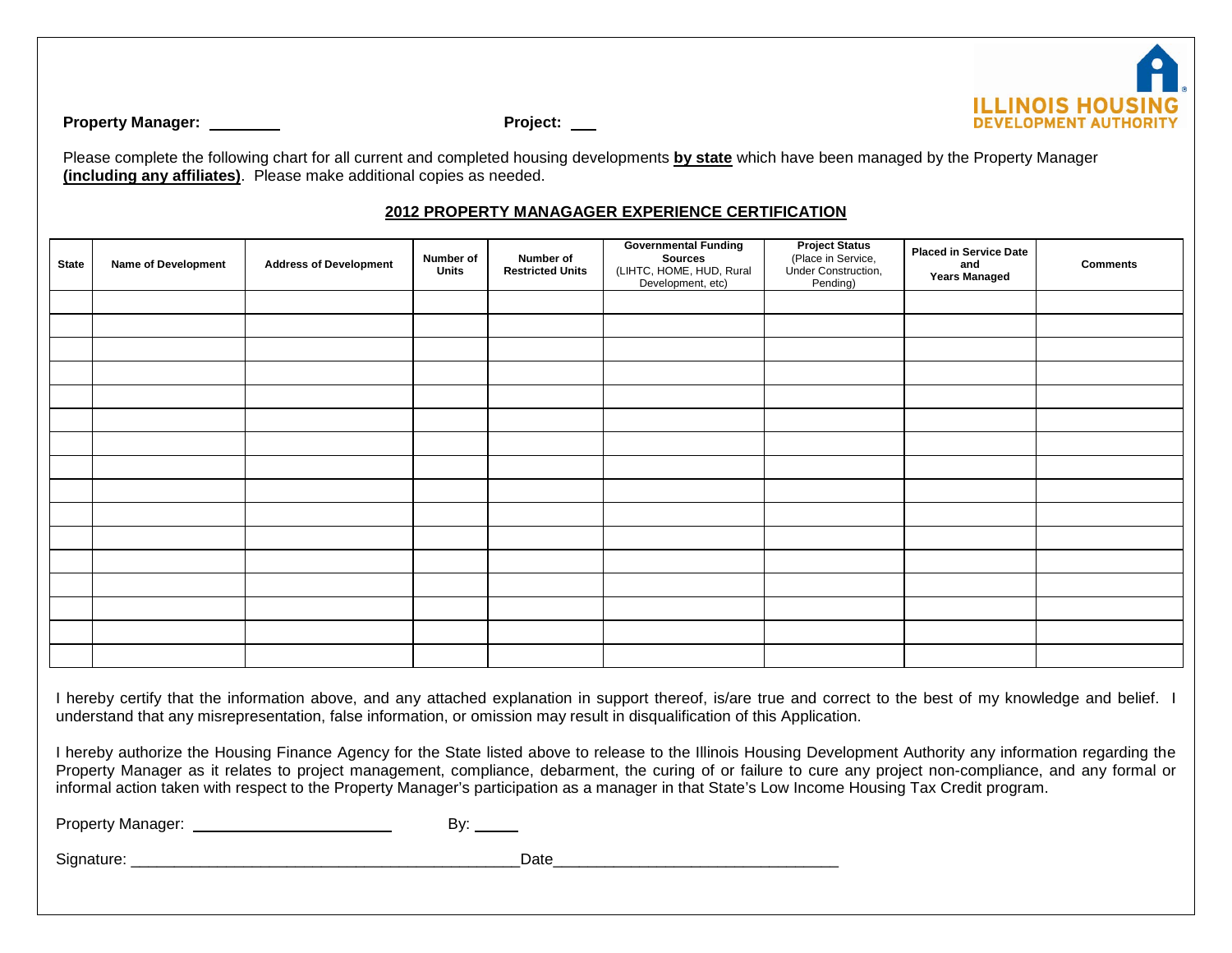# **2012 Consultant Experience Certification**



|                                                                                                                                                                                                                                                                                    | Full Legal Name of Consultant                                                                                                                                                                                                                                      |  |                |     |    |
|------------------------------------------------------------------------------------------------------------------------------------------------------------------------------------------------------------------------------------------------------------------------------------|--------------------------------------------------------------------------------------------------------------------------------------------------------------------------------------------------------------------------------------------------------------------|--|----------------|-----|----|
|                                                                                                                                                                                                                                                                                    | <b>Contact Person</b>                                                                                                                                                                                                                                              |  |                |     |    |
| <b>Address</b>                                                                                                                                                                                                                                                                     |                                                                                                                                                                                                                                                                    |  |                |     |    |
|                                                                                                                                                                                                                                                                                    | City, State, Zip                                                                                                                                                                                                                                                   |  |                |     |    |
|                                                                                                                                                                                                                                                                                    | <b>Telephone Number</b>                                                                                                                                                                                                                                            |  |                |     |    |
| <b>Fax Number</b>                                                                                                                                                                                                                                                                  |                                                                                                                                                                                                                                                                    |  |                |     |    |
|                                                                                                                                                                                                                                                                                    | E-mail Address                                                                                                                                                                                                                                                     |  |                |     |    |
|                                                                                                                                                                                                                                                                                    | Legal Status of Consultant (Corp. Partnership, etc)                                                                                                                                                                                                                |  |                |     |    |
|                                                                                                                                                                                                                                                                                    | Consultant was organized on (date)                                                                                                                                                                                                                                 |  |                |     |    |
|                                                                                                                                                                                                                                                                                    | Under the laws of the State of                                                                                                                                                                                                                                     |  |                |     |    |
|                                                                                                                                                                                                                                                                                    | If, out-of-state corporation, is the Consultant<br>authorized to do business in Illinois?                                                                                                                                                                          |  |                |     |    |
|                                                                                                                                                                                                                                                                                    | In answering the following questions, the term "Program" refers to the Tax Credit program or other government-<br>sponsored housing programs.                                                                                                                      |  |                |     |    |
| a.                                                                                                                                                                                                                                                                                 | Has the Consultant (including any affiliates) declared bankruptcy over the past<br>three (3) years?                                                                                                                                                                |  |                | Yes | No |
| b.                                                                                                                                                                                                                                                                                 | Has the Consultant (including any affiliates) been involved in any development<br>awarded Tax Credits by the Authority or any other state allocating agency in<br>2007 or earlier for which either the permanent financing or equity investment has<br>not closed? |  | $\blacksquare$ | Yes | No |
| Has the Consultant (including any affiliates) been involved in any development<br>c.<br>awarded Tax Credits in 2006 or earlier for which all requirements for Authority<br>Yes<br>issuance of 8609s, or any other state allocating agency issuance of 8609s, have<br>not been met? |                                                                                                                                                                                                                                                                    |  |                |     | No |
| d.                                                                                                                                                                                                                                                                                 | Are there any unsatisfied liens or claims against the Consultant (including any<br>affiliates) or property owned by the Consultant (including any affiliates)?                                                                                                     |  |                | Yes | No |
| е.                                                                                                                                                                                                                                                                                 | Has the Consultant (including any affiliates) materially misrepresented facts on<br>any Application to participate in a Program?                                                                                                                                   |  |                | Yes | No |
| f.                                                                                                                                                                                                                                                                                 | Has the Consultant (including any affiliates) participated in a development that                                                                                                                                                                                   |  |                |     |    |

Please attach the Multifamily Real Estate spreadsheet and a thorough explanation for all "yes" answers to the questions listed above.

I hereby certify that the information above, and any attached explanation in support thereof, is/are true and correct to the best of my knowledge and belief. I understand that any misrepresentation, false information, or omission may result in disqualification of this Application.

Consultant: \_\_\_\_\_\_\_\_\_\_

By:  $\_\_\_\_\_\_\_\$ 

Signature: \_\_\_\_\_\_\_\_\_\_\_\_\_\_\_\_\_\_\_\_\_\_\_\_\_\_\_\_\_\_\_\_\_\_\_\_\_\_\_\_\_\_\_\_\_Date\_\_\_\_\_\_\_\_\_\_\_\_\_\_\_\_\_\_\_\_\_\_\_\_\_\_\_\_\_\_\_\_\_

Please continue to page 2, make additional copies as needed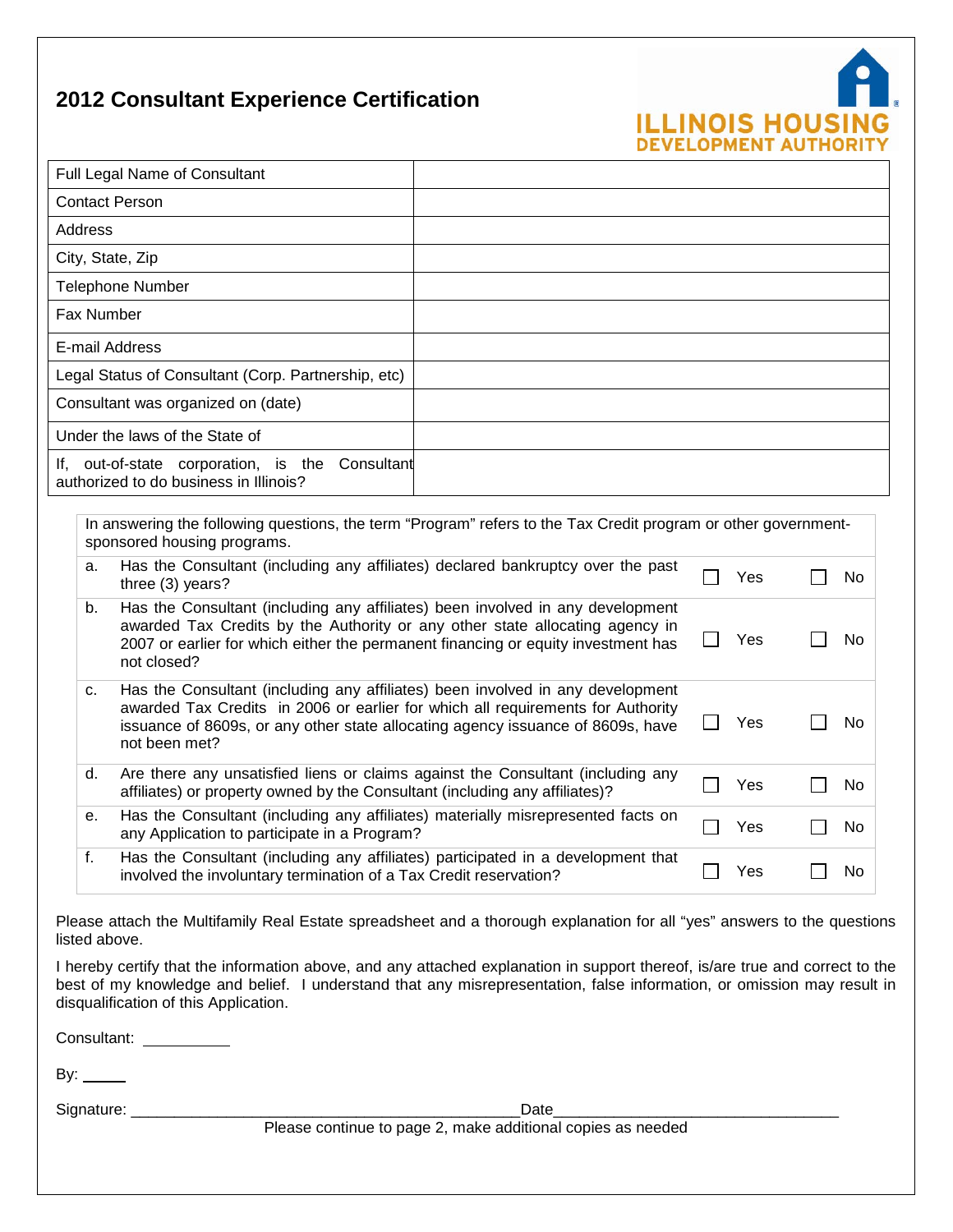

Consultant: <u>Consultant:</u> Project: <u>Project:</u>

Please complete the following chart for all current and completed housing developments **by state** which have been developed by the Consultant **(including any affiliates)**. Please make additional copies as needed.

## **2012 CONSULTANT EXPERIENCE CERTIFICATION**

| <b>State</b> | Name of Development | <b>Address of Development</b> | <b>Construction Type</b><br>(New Construction,<br>Rehab) | Number of<br>Units | <b>Governmental Funding</b><br>Sources<br>(LIHTC, HOME, HUD, Rural<br>Development, etc) | <b>Project Status</b><br>(Place in Service,<br>Under Construction,<br>Pending) | Role in Project<br>(Application, Construction,<br>On-going) | <b>Comments</b> |
|--------------|---------------------|-------------------------------|----------------------------------------------------------|--------------------|-----------------------------------------------------------------------------------------|--------------------------------------------------------------------------------|-------------------------------------------------------------|-----------------|
|              |                     |                               |                                                          |                    |                                                                                         |                                                                                |                                                             |                 |
|              |                     |                               |                                                          |                    |                                                                                         |                                                                                |                                                             |                 |
|              |                     |                               |                                                          |                    |                                                                                         |                                                                                |                                                             |                 |
|              |                     |                               |                                                          |                    |                                                                                         |                                                                                |                                                             |                 |
|              |                     |                               |                                                          |                    |                                                                                         |                                                                                |                                                             |                 |
|              |                     |                               |                                                          |                    |                                                                                         |                                                                                |                                                             |                 |
|              |                     |                               |                                                          |                    |                                                                                         |                                                                                |                                                             |                 |
|              |                     |                               |                                                          |                    |                                                                                         |                                                                                |                                                             |                 |
|              |                     |                               |                                                          |                    |                                                                                         |                                                                                |                                                             |                 |
|              |                     |                               |                                                          |                    |                                                                                         |                                                                                |                                                             |                 |
|              |                     |                               |                                                          |                    |                                                                                         |                                                                                |                                                             |                 |
|              |                     |                               |                                                          |                    |                                                                                         |                                                                                |                                                             |                 |
|              |                     |                               |                                                          |                    |                                                                                         |                                                                                |                                                             |                 |
|              |                     |                               |                                                          |                    |                                                                                         |                                                                                |                                                             |                 |
|              |                     |                               |                                                          |                    |                                                                                         |                                                                                |                                                             |                 |
|              |                     |                               |                                                          |                    |                                                                                         |                                                                                |                                                             |                 |
|              |                     |                               |                                                          |                    |                                                                                         |                                                                                |                                                             |                 |

I hereby certify that the information above, and any attached explanation in support thereof, is/are true and correct to the best of my knowledge and belief. I understand that any misrepresentation, false information, or omission may result in disqualification of this Application.

I hereby authorize the Housing Finance Agency for the State listed above to release to the Illinois Housing Development Authority any information regarding the Consultant as it relates to project development, project management, compliance, debarment, the curing of or failure to cure any project non-compliance, and any formal or informal action taken with respect to the Consultant's participation in that State's Low Income Housing Tax Credit program.

Consultant: By:

Signature: \_\_\_\_\_\_\_\_\_\_\_\_\_\_\_\_\_\_\_\_\_\_\_\_\_\_\_\_\_\_\_\_\_\_\_\_\_\_\_\_\_\_\_\_\_Date\_\_\_\_\_\_\_\_\_\_\_\_\_\_\_\_\_\_\_\_\_\_\_\_\_\_\_\_\_\_\_\_\_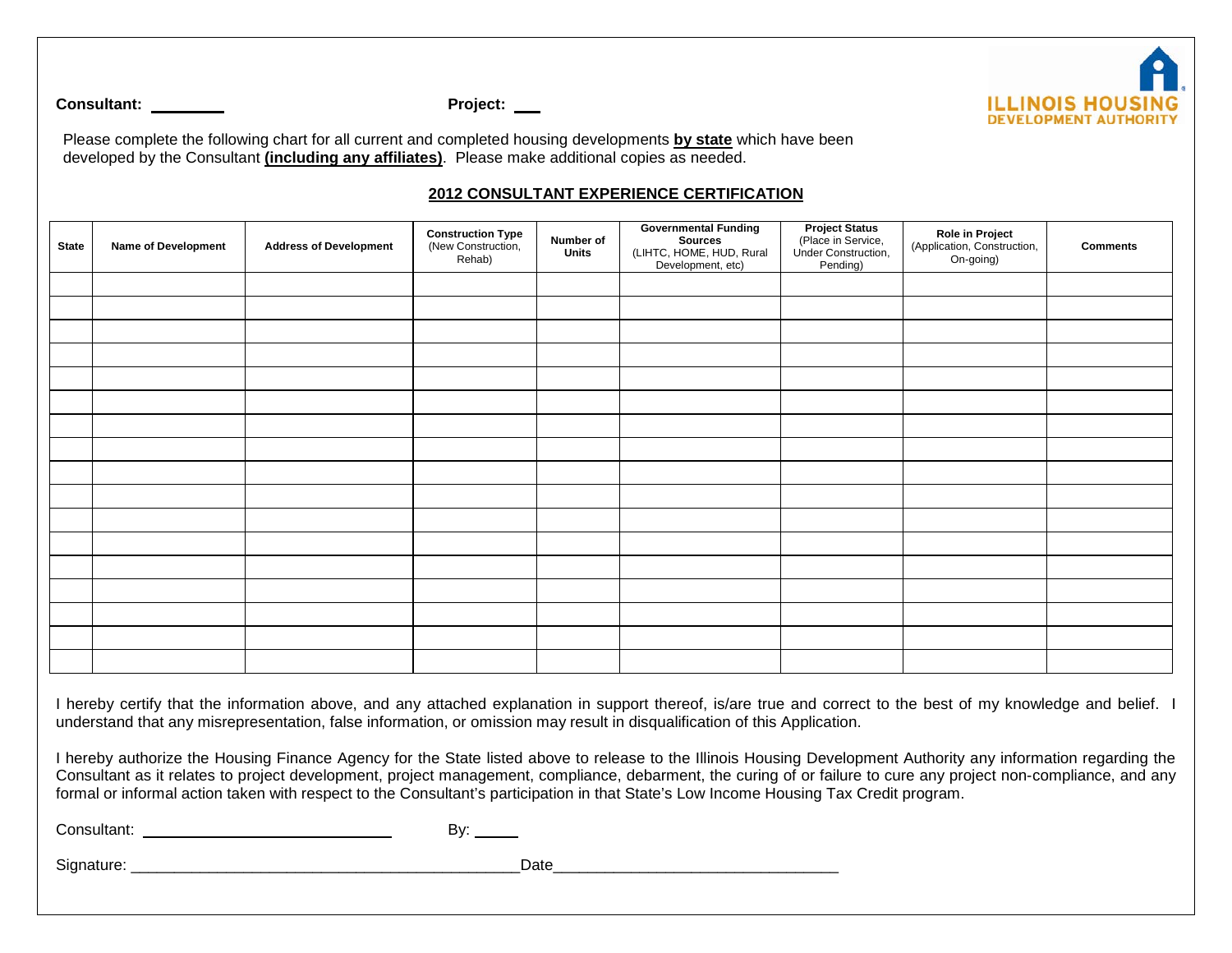# **2012 Architect Experience Certification**



| Full Legal Name of Architect                                                                                                                                        |  |        |     |  |    |
|---------------------------------------------------------------------------------------------------------------------------------------------------------------------|--|--------|-----|--|----|
| <b>Contact Person</b>                                                                                                                                               |  |        |     |  |    |
| Address                                                                                                                                                             |  |        |     |  |    |
| City, State, Zip                                                                                                                                                    |  |        |     |  |    |
| <b>Telephone Number</b>                                                                                                                                             |  |        |     |  |    |
| Fax Number                                                                                                                                                          |  |        |     |  |    |
| E-mail Address                                                                                                                                                      |  |        |     |  |    |
| Legal Status of Architect (Individual, Corp.<br>Partnership, etc)                                                                                                   |  |        |     |  |    |
| Architect was organized on (date)                                                                                                                                   |  |        |     |  |    |
| Under the laws of the State of                                                                                                                                      |  |        |     |  |    |
| If, out-of-state corporation, is the Architect<br>authorized to do business in Illinois?                                                                            |  |        |     |  |    |
| Illinois License Number and/or Professional Design<br>Firm License Number                                                                                           |  |        |     |  |    |
| Please list any licenses, certificates, accreditations,<br>professional memberships and/or associations of<br>the Architect                                         |  |        |     |  |    |
| In answering the following questions, the term "Program" refers to the Tax Credit program or other government-<br>sponsored housing programs.                       |  |        |     |  |    |
| Has the Architect (including any affiliates) declared bankruptcy over the past<br>a.<br>three (3) years?                                                            |  |        | Yes |  | No |
| Are there any unsatisfied liens or claims against the Architect (including any<br>b.<br>affiliates) or property owned by the Architect (including any affiliates)?  |  |        | Yes |  | No |
| Has the Architect (including any affiliates) materially misrepresented facts on any<br>C.<br>Application to participate in a Program?                               |  |        | Yes |  | No |
| Has the Architect (including any affiliates) failed to provide amenities as<br>d.<br>Yes<br>No<br>represented in a Program application?                             |  |        |     |  |    |
| Has the Architect (including any affiliates) failed to design a development<br>е.<br>according to the governing architectural and construction guidelines or codes? |  | $\sim$ | Yes |  | No |
| Please attach the attached spreadsheet and a thorough explanation for all "yes" answers to the questions listed above.                                              |  |        |     |  |    |

I hereby certify that the information above, and any attached explanation in support thereof, is/are true and correct to the best of my knowledge and belief. I understand that any misrepresentation, false information, or omission may result in disqualification of this Application.

Architect: \_\_\_\_\_\_\_\_\_\_\_

By:  $\_\_\_\_\_\_\_\$ 

Signature: \_\_\_\_\_\_\_\_\_\_\_\_\_\_\_\_\_\_\_\_\_\_\_\_\_\_\_\_\_\_\_\_\_\_\_\_\_\_\_\_\_\_\_\_\_Date\_\_\_\_\_\_\_\_\_\_\_\_\_\_\_\_\_\_\_\_\_\_\_\_\_\_\_\_\_\_\_\_\_

Please continue to page 2, make additional copies as needed.